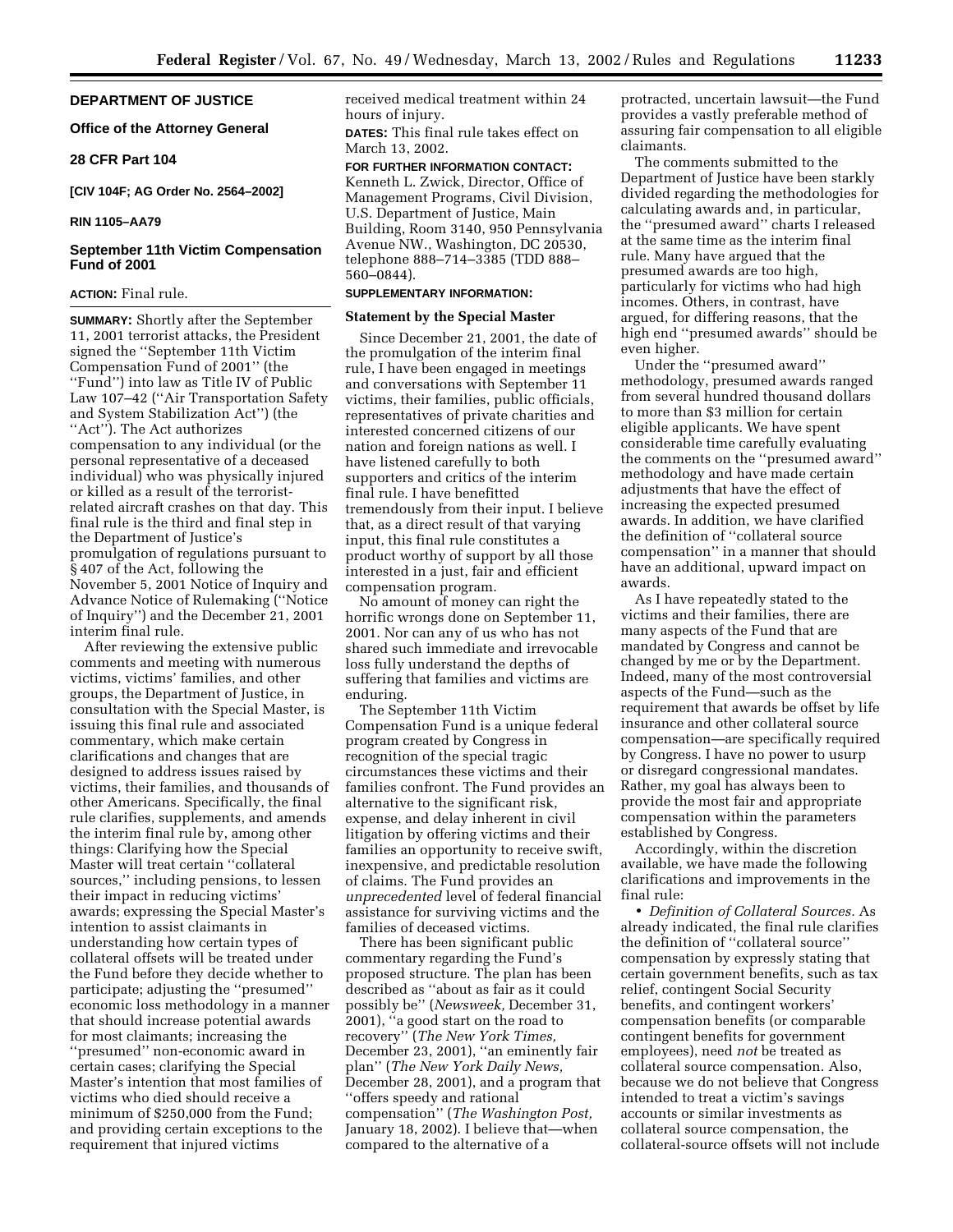moneys or other investments in victims' 401(k) accounts.

• *Valuation of Collateral-source offsets.* While Congress left us little choice on whether to make certain collateral source deductions, we have slightly more discretion in how to calculate the appropriate deduction. For example, we will adjust the collateral source offset for pensions and life insurance policies to ensure that we are not counting ''self-contributions'' or premium payments as part of the offset. In addition, for collateral source compensation that claimants will receive through future payments, we will employ present value methodologies to apply a proper discount to the amount actually deducted from a victim's award. This obviously has the effect of reducing offsets and, in turn, increasing awards. Finally, to ensure that the impact of collateral-source offsets is clear to potential claimants *before* they decide whether to participate in the Fund, we will also make available an advisory service to provide additional information for potential applicants as to how the Fund will treat different types of collateral source compensation.

• *Discretion Where the Recipients of Collateral Source Compensation Are Not Beneficiaries of Awards.* In cases where the recipients of collateral source compensation are not beneficiaries of the awards from the Fund, the Special Master will have discretion to exclude such compensation from the collateral source offset where necessary to prevent beneficiaries from having their awards reduced by collateral source compensation they will not receive.

• *Clarification of Definition of Charitable Donations.* The final rule clarifies that benefits from charities disbursing private donations will not be treated as collateral source compensation, even if such charities were created or managed by governmental entities.

• *Increase in Compensation for Noneconomic Losses.* The amount of additional presumed non-economic loss compensation for the spouse and each dependent of a deceased victim is doubled from \$50,000 to \$100,000. This increase is in addition to the \$250,000 presumed non-economic loss that is awarded on behalf of all decedents. This means that a family of a victim who was survived by a spouse and two minor children would be entitled to a presumed non-economic award of over half a million dollars *before collateralsource offsets.*

• *Adjustments to the Presumed Economic Loss Methodology.* The Special Master has adjusted his

methodology for determining presumed economic losses in several respects that are described herein. As a result, no presumed awards are lower than under the original methodology, and most are higher.

• *Policy Toward Final Awards.* The Act *requires* that collateral source compensation be deducted from all final awards. The Act, therefore, does not permit us to create a mandatory legal rule requiring minimum payouts for all eligible claimants *after* collateral source deductions. Nevertheless, the Special Master is permitted to consider the individual circumstances of each claimant, including the needs of the victim's family. Having personally met with thousands of individual family members, discussing with them their various needs, I anticipate that, when the total needs of deceased victims' families are considered, it will be very rare that a claimant will receive less than \$250,000, except in unusual situations where a claimant has already received very substantial compensation from collateral sources.

• *Physical Harm Requirements.* The time period for obtaining medical treatment under the definition of ''physical harm'' is increased from 24 hours to 72 hours for those victims who were unable to realize immediately the extent of their injuries or for whom appropriate health care was not available on September 11. The Special Master has discretion to extend the time period even further on a case-by-case basis for rescue personnel who otherwise meet this requirement but did not seek or were not able to seek medical treatment within 72 hours.

• *Time for Hearings.* Under the interim final rule, claimants had the option of requesting a formal hearing. This option remains part of the final rule, but we have eliminated the suggested two-hour hearing limitation.

Congress offered little guidance regarding the procedural framework for resolving claims. Nevertheless, we have provided varied procedural options for applicants because we know that one size and one system will not fit all. Victims who so choose may take a simple and direct route, filing forms and accepting payment within a matter of weeks. Other victims may opt for a more detailed and lengthy process, electing for a hearing and exercising their opportunity to present their cases personally in greater detail.

Some have argued that it is essential that each claimant know how much he or she will recover from the Fund before a formal application is submitted, particularly in light of the congressional requirement that each participating

claimant waive the right to file a civil lawsuit in connection with the September 11 attacks. Others, however, have argued precisely the opposite namely, that no formula can account for all of a claimant's individual circumstances, and that recovery should therefore be determined solely on the basis of an individualized hearing.

The Act requires that the award be determined only *after* the application is submitted and *after* a review of the requested economic and other information. It would therefore be inappropriate for me to provide any binding estimates of individual awards before we go through that process. However, to ensure that potential applicants have the ability to estimate roughly the possible ranges of their own recoveries, we have produced tables of presumed awards, and our consultants are available to provide additional guidance on the methodology for valuing different types of pension benefits and other collateral-source offsets. Accordingly, no claimant will be required to waive litigation options before receiving some indication from the Special Master as to how collateralsource offsets will be treated generally.

The efforts that I have taken to inform potential claimants of the likely range of their awards should not be mistaken for some sort of ''cap'' on awards. Although we still anticipate that awards in excess of \$3 or \$4 million will be rare, we emphasize again that there are no ''caps'' under this program. To the contrary, each claimant has the option to ask for a hearing at which he or she may assert additional individualized circumstances and argue that the presumed award methodology is inadequate to resolve his or her particular claim in a fair manner. We will consider all such individual circumstances, including, but not limited to, the financial needs of victims and victims' families.

One final concern should be addressed. I have received during the comment period, and have read in the newspapers, comments from a few American citizens expressing the opinion that the victims and their families are ''greedy'' in seeking additional compensation. As I have repeatedly stated, both publicly and privately, I believe that such a characterization is unfair. This Fund, and the comments of distressed family members, are not about ''greed'' but, rather, reflect both the horror of September 11 and the determination of family members to value the life of loved ones suddenly lost on that tragic day. I believe the American people understand this and in no way associate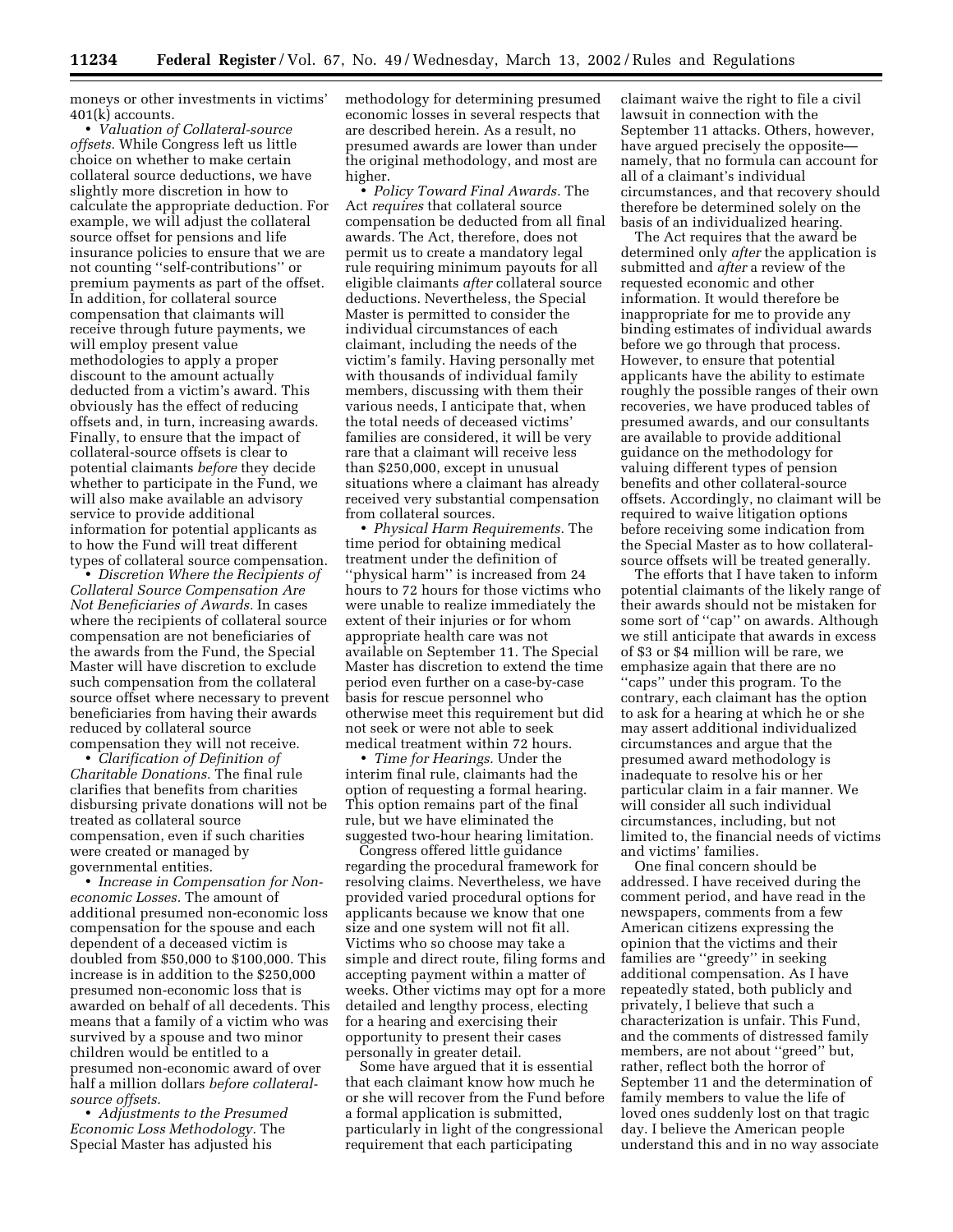the efforts of family members to secure compensation with any characterization of ''greed.'' This Fund represents the best spirit and compassion of the American people. I believe that America is unique in creating such a Fund that expresses the compassion, concern and determination of its people in coming to the aid of the victims of September 11.

In sum, we believe the changes adopted in this final rule best ensure that claimants will receive fair and appropriate awards. I remain personally committed to ensuring that every claimant is compensated fairly.

## **Background**

This preamble discusses the public comments regarding the interim final rule and the additions and amendments to that rule that have been adopted through this final rulemaking. It does not purport to provide a complete overview of the program or an explanation of all of the many aspects of the interim final rule that remain unchanged. For an explanation of those aspects that remain unchanged, the reader is directed to the Department's interim final rule, published at 66 FR 66274 (Dec. 21, 2001). In addition, more detailed information regarding the program, including a flow chart of applicable procedures, a revised table of the Special Master's estimated or ''presumed'' awards, claim forms, and answers to frequently asked questions are available on the Victim Compensation Fund website at *www.usdoj.gov/victimcompensation.*

#### *I. The Statute*

The President signed the ''September 11th Victim Compensation Fund of 2001'' (the ''Fund'') into law on September 22, 2001, as Title IV of Public Law 107–42 (''Air Transportation Safety and System Stabilization Act'') (the ''Act''). The purpose of this Fund is to provide compensation to eligible individuals who were physically injured as a result of the terrorist-related aircraft crashes of September 11, 2001, and compensation through a ''personal representative'' for those who died as a result of the crashes. Generally, eligibility is limited to: (1) Individuals on the planes at the time of the crashes (other than the terrorists); and (2) individuals present at the World Trade Center, the Pentagon, or the site of the crash in Pennsylvania at the time of the crashes or in the immediate aftermath of the crashes.

The Fund is designed to provide a nofault alternative to tort litigation for eligible claimants. Congress has determined that others who may have suffered losses as a result of those

events (*e.g.,* those without identifiable physical injuries but who lost employment) are not included in this special program. Accordingly, compensation will be provided only for losses caused on account of personal physical injuries or death, even though the victims may have suffered other losses, such as property loss. For this reason, the Department and the Special Master anticipate that all awards from the Fund will be free of federal taxation. *See* I.R.C. section 104(a)(2) (stating that damages received ''on account of personal physical injuries or physical sickness'' are excludable from gross income for purposes of federal income taxation).

A claimant who files for compensation waives any right to file a civil action (or to be a party to an action) in any federal or state court for damages sustained as a result of the terroristrelated aircraft crashes of September 11, 2001, except for actions to recover collateral source obligations or civil actions against any person who is a knowing participant in any conspiracy to hijack any aircraft or to commit any terrorist act.

Determinations of eligibility and the amount of compensation are to be made by the Special Master. After determining whether an individual is an eligible claimant under the Act, the Special Master is to determine the amount of compensation to be awarded based upon the harm to the claimant, the facts of the claim, and the individual circumstances of the claimant.

The law also provides that the Special Master make a final determination on any claim within 120 days after filing of the claim and, if an award is made, to authorize payment within 20 days thereafter. The determinations of the Special Master are final and not reviewable by any court. Claims with the Fund must be filed on or before December 21, 2003, two years after the effective date of the interim final rule. Payments from the Fund are made by the United States Government, which in turn obtains the right of subrogation to each award.

The Department is promulgating this final rule pursuant to section 407 of the Act, which provides that the Department, in consultation with the Special Master, must promulgate regulations on the following matters:

(1) Forms to be used in submitting claims;

(2) The information to be included in such forms;

(3) Procedures for hearing and the presentation of evidence; and

(4) Procedures to assist an individual in filing and pursuing claims under this title.

In addition, section 407 authorizes, but does not require, the Department to issue additional rules to implement the program. This final rule addresses issues beyond the four specifically required by the Act in order to create a program that will be efficient, will treat similarly situated claimants alike, and will allow potential claimants to make informed decisions regarding whether to file claims with the Fund. Nonetheless, the Department recognizes that it cannot anticipate all of the issues that will arise over the course of the program and that there will inevitably be many difficult issues the Special Master will have to resolve in the course of making determinations on individual claims.

## *II. Rulemaking History to Date*

On November 5, 2001, the Department requested public input on a number of issues. *See* 66 FR 55901. The Department noted that, at that time, the Special Master had not yet been appointed, but that it wanted as much public comment as feasible before issuing the regulations by December 21, 2001. On November 26, 2001, the Attorney General appointed Kenneth R. Feinberg as Special Master.

The Department reviewed the more than 800 comments submitted in response to the Department's Notice of Inquiry. On December 21, 2001, the Department promulgated an interim final rule governing the Fund. 66 FR 66274. The interim final rule had immediate force of law and allowed the Special Master to begin accepting applications and providing ''Advance Benefits'' to certain classes of eligible claimants. In addition, the Rule provided for a 30-day public comment period on the interim final rule.

The Department has received thousands of comments since the December 21 publication of the interim final rule. The Department and the Special Master's Office have reviewed each of these comments, and the Special Master has met personally with more than 1,000 victims, victims' advocates, public officials, and others. As was the case with the interim final rule, the Department and the Special Master have considered all comments in promulgating the final rule.

## *III. Comments on the Interim Final Rule*

#### A. The Creation of the Fund

Congress created the Victim Compensation Fund to compensate those injured or killed in the September 11 terrorist attacks. A number of people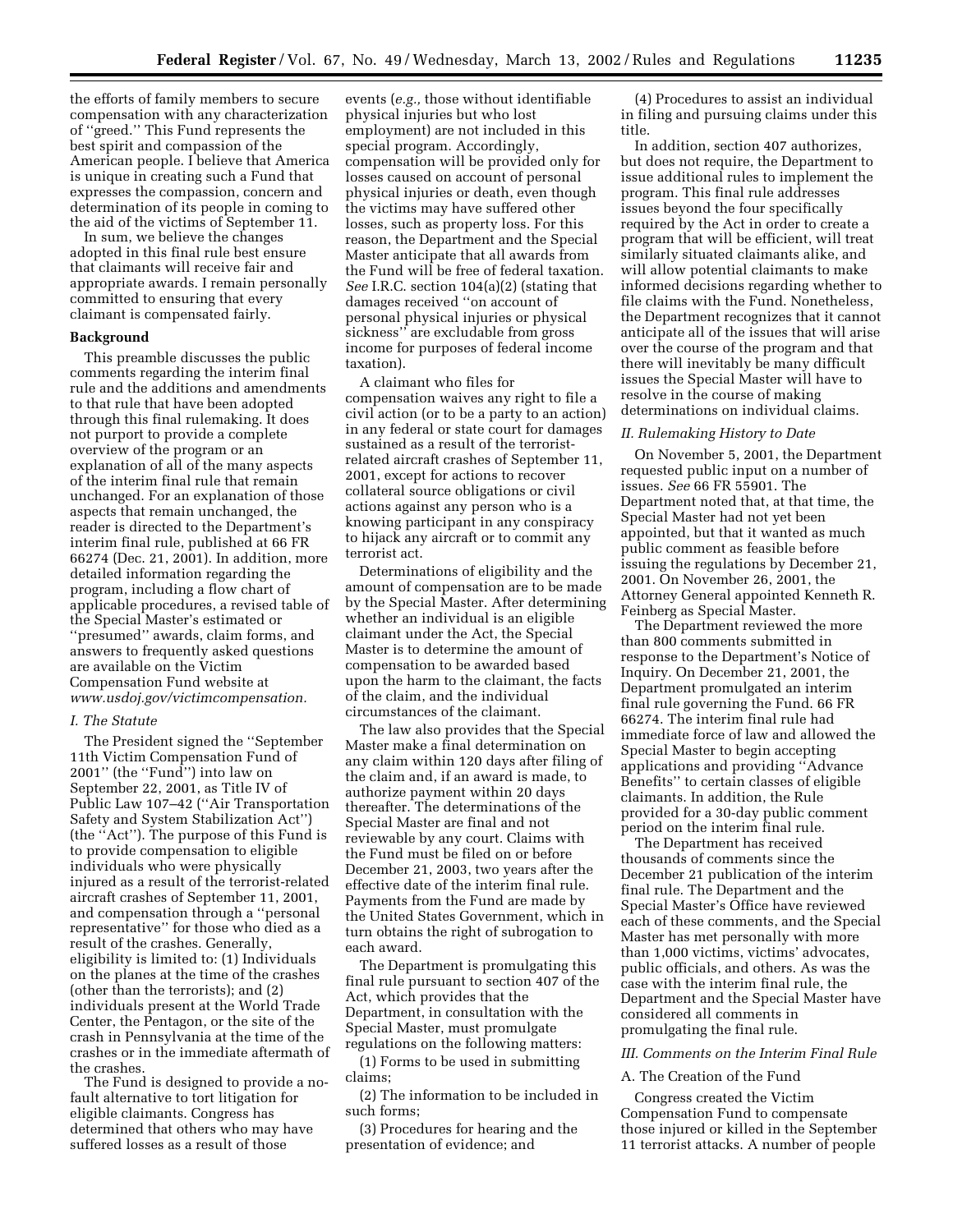commented on whether or not Congress should have created this program in the first place.

Scores of commenters—recognizing Congress' belief that the airlines were facing imminent bankruptcy and could be effectively judgment proof described the Fund as a testament to Congressional and taxpayer generosity. Many described the Fund as compassionate and critical to meet the needs of victims of September 11. A few noted that they wish Congress had enacted similar legislation prior to September 11 to care for the needs of those in previous tragedies, and voiced their support for similar programs in the future.

Many others, however, expressed their disapproval of Congress for creating the Fund. For example, several argued that Osama bin Laden and his al Qaeda network are the sole responsible parties and that the government should not expend taxpayer dollars to compensate those who are not in immediate financial need. Several commenters indicated that taxpayer revenue should instead be spent on the homeless and other social programs ''that currently lack adequate funding.''

Others expressed their regret that victims of other tragedies were not given the same benefit of compensation. These commenters raised several questions, including: Why were not the victims of the Oklahoma City bombing given the same opportunities? What about victims on the U.S.S. Cole? Victims of anthrax? Those who died in the embassy bombings in East Africa? Why are the soldiers in the United States military not included? What about those who volunteered or were drafted to fight in World War II, Vietnam, and other arenas of combat who died defending the United States? What about those who perished in floods, hurricanes, snowstorms, fires, tornados, earthquakes, and other domestic tragedies? What about those persons who were murdered on September 10 and 12?

On the other hand, a number of commenters who indicated that they are eligible to file a claim with the Fund voiced concerns that Congress had inappropriately limited their right to sue potentially liable third parties for their loss. Some of these commenters argued that several companies and agencies ''contributed'' to the September 11 attacks and ''should be held responsible'' for their alleged ''negligence.''

While the Department and the Special Master have reviewed the many comments both in favor and in opposition to the Fund, such comments

principally address Congress' legislation. The Department's regulations are designed to implement the Act as written; we cannot rewrite the Act or nullify Congressional intent. The goal in this final rule was simply to create the best and fairest program possible within the requirements set by Congress.

B. Amount of Compensation in the Special Master's Presumed Award Charts

The Act does not specify the amount of the awards for individual claimants. Instead, the Act gives the Special Master discretion to determine the amount of the award ''based on the harm to the claimant, the facts of the claim, and the individual circumstances of the claimant.'' Section 405(b)(1)(B)(ii). The Act further provides that the Special Master's determination ''shall be final and not subject to judicial review.'' Section 405(b)(3).

The Act thus permits the Special Master to determine the amount of awards on a case-by-case basis without giving any guidance to potential claimants regarding the awards that they would likely receive if they waived their rights to litigation and opted into the Fund. Further, such case-by-case determinations would not be subject to judicial review. As a practical matter, of course, the Special Master would need some methodology to ensure a measure of consistency among awards to similarly situated claimants, to give potential claimants some idea of their likely range of awards, and to make the Fund administratively feasible. The Department and the Special Master decided that the interests of potential claimants would be best served by providing, where reasonably possible, information concerning the Special Master's methodology for calculating awards. The Special Master has not imposed any ''cap'' on awards nor limited claimants from presenting evidence of their individual circumstances.

On December 20, 2001, Kenneth R. Feinberg, the Special Master of the Fund, publicly announced the completion of the interim final rule and, along with the rule, unveiled several charts illustrating in a general way presumptive, non-binding estimated awards available for those eligible claimants filing on behalf of certain deceased victims. Furthermore, in heeding the Attorney General's instruction to help the neediest victims as quickly as possible, Mr. Feinberg also introduced a means by which most eligible claimants could receive immediate, advance benefits in the

amount of \$50,000 for decedents and \$25,000 for most of those with serious physical injuries. The interim final rule permitted claimants either to accept the presumed award or to argue for a greater award either at an individual hearing or, at the claimant's option, on submitted documentation.

While the Special Master's presumed award charts are not part of the Department's rulemaking, the amount of compensation reflected on those charts received more public comments than any other subject. Both the Department and the Special Master's office have considered those comments, just as they have considered the comments regarding the interim final rule.

The comments regarding the presumptive awards varied greatly. While many described the presumptive awards as just and fair, others criticized them as either too high or too low. These disagreements were based in large part upon differing views regarding the purposes of the Fund. Some commenters began with the presumption that the Act's provision of recovery for both economic and noneconomic losses, accompanied by the requirement that claimants waive their right to civil litigation, indicated that the amount of compensation under the Fund should mirror past jury awards in airline litigation. Those commenters, for the most part, concluded that the presumed awards were insufficient, particularly for victims with the highest incomes.

Many other commenters took a very different view of the program. These commenters viewed the program not as a replication of the tort system, but instead as a government program designed to assist the victims and their families. Those commenters therefore concluded that there should not be a disparity among the awards based upon the income of the victim. Some vigorously criticized the proposition that the wealthiest victims should receive more from the taxpayers than many of the public safety officers and Pentagon employees would receive. Indeed, some commenters expressed frustration that people are demanding more than the presumed awards, contending that the awards are ''more than generous'' and that it is inappropriate for the federal government to ''make victims' families millionaires with taxpayer money.''

Other commenters noted the competing goals of the Act and the complexities of placing dollar figures on a life and determining awards within the prescriptions of the Act. For example, one commenter stated that ''[t]here is no way for distribution of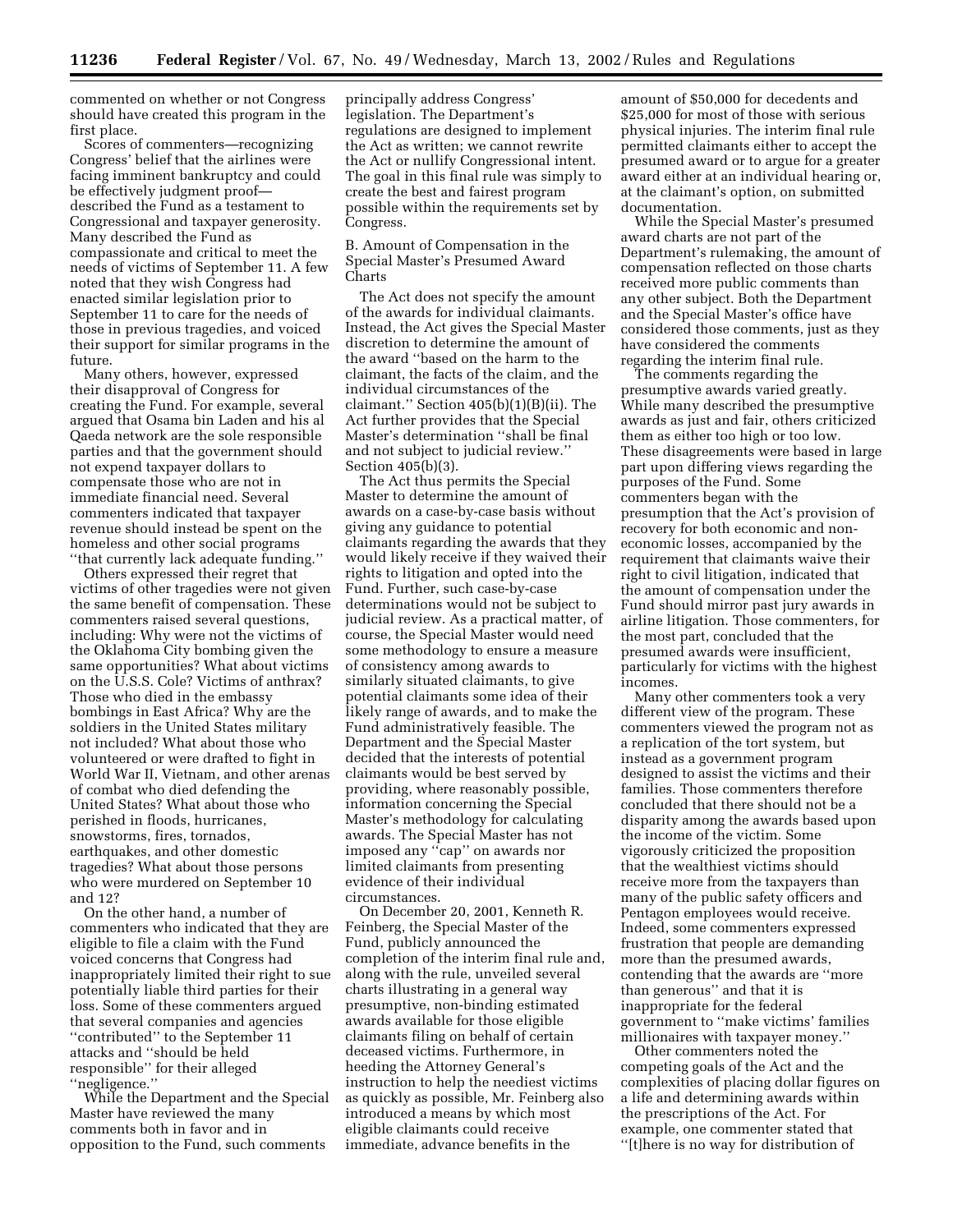these funds to be totally fair in the eyes of everyone. That's just the way it is.'' Those commenters, by and large, praised the efforts of the Special Master.

The Department and the Special Master have thoroughly reviewed and considered the differing views regarding the amounts of compensation reflected in the Special Master's presumed award charts and have concluded that no single analogy should dictate the compensation under the Fund. Civil litigation often takes years, with awards varying greatly from one claimant to another, particularly where the incomes of the victims vary. Indeed, under the tort system, while many claimants receive extremely large awards, many others walk away empty-handed due to the requirement that plaintiffs prove fault. In contrast, the Fund is a no-fault alternative to civil litigation designed to provide fair compensation in a matter of months.

At the same time, the Department and the Special Master do not believe that any other federal government program provides a perfect analogy for determining the amount of awards. The Fund is a unique program that provides compensation for both economic and non-economic losses and requires that claimants waive their rights to civil litigation.

The final rule makes some important changes that will increase the amount of compensation in the Special Master's presumed award charts. While the Department and the Special Master believe that the original presumed award charts are entirely sound and are based upon neutral, current data and generally accepted methodologies, the public comments did suggest certain adjustments that we determined were appropriate to implement. Specifically, as described in more detail below, the final rule increases the amount of noneconomic loss compensation by providing that the presumed awards will include \$100,000, rather than \$50,000, for the spouse and each dependent of a deceased victim (in addition to the \$250,000 presumed noneconomic award for each deceased victim). In connection with publication of this final rule, the Special Master will also announce revised presumed award charts that modify presumed economic loss in a manner that will further increase presumed awards. In addition, as explained below, the definition of collateral source compensation is clarified in a manner that will lead to higher final awards than many in the public had assumed.

Of course, it bears repeating that the Special Master's ''presumed award charts'' are estimates and do not

determine the final award for claimants who request individualized hearings. Rather, the Special Master stands prepared to depart from the presumed awards for individual claims based upon the extraordinary circumstances of the claimants.

#### *1. Economic Loss*

Although prescribed by the Act, many commenters expressed frustration that a victim's income is considered in calculating economic loss. One commenter stated that ''rich people do not deserve more because they are rich.'' Others believed that the distribution of taxpayer dollars should be equal to all victims regardless of income levels. At least one commenter noted that persons with substantial incomes should not receive higher awards because they are the ones, he argued, with the ''financial savvy'' to protect their loved ones with life insurance.

Several commenters raised issues with respect to deriving a victim's average annual income from the years 1998–2000 in determining the foundation for calculating economic loss. One commenter noted that only the last year of annual income should be included. Many comments on this subject, however, contended that the three-year period used to obtain the average encompasses the wrong period of years. These commenters suggested the Special Master use the average income from 1999–2001 (rather than 1998–2000), arguing that 2001 is more indicative of a victim's actual earning potential. In addition, several families of victims of the Pentagon attack expressed concern that the description of income in the interim final rule did not account fully for income of employees of the military, which often uses terms of art to describe various forms of compensation.

In response to these suggestions, the interim final rule is amended to allow the Special Master discretion to consider on a prorated basis a victim's income from 2001 as well as published salary scales for government or military employees. In addition, the interim final rule is amended to clarify that military service members' and uniformed service members' compensation includes all of the various components of compensation, including, but not limited to, basic pay (BPY), basic allowance for housing (BAH), basic allowance for subsistence (BAS), federal income tax advantage (TAD), overtime bonuses, differential pay, and longevity pay.

Several comments also raised issues regarding the fact that the Special Master's schedules, tables, and charts

only identify presumed economic determinations of economic loss up to a salary level commensurate with the 98th percentile of individual income in the United States. Commenters had mixed reactions to this component of the calculations. Some complained that the program is inappropriately ''making millionaires'' of victims' families and that the high end presumed awards for earners at the 98th percentile were inordinately high when compared to the average or lower end awards. One commenter stated that the percentile should be lowered because, as currently implemented, it ''unfairly discriminates against lower-income families.'' Other commenters, however, indicated that those same presumed awards that many regarded as too high were actually too low—that the amounts at the 98th percentile failed to fully redress losses for the most successful of all victims (in the top 2% of annual income). These commenters often inaccurately described the 98th percentile as a ''cap'' on awards.

The final rule does not change the interim final rule's provision that the presumed award charts will address incomes only up to the 98th percentile of income in the United States. Many of the criticisms of that provision were based upon the incorrect assumption that the provision constitutes a ''cap'' on economic loss recovery. To be absolutely clear: The fact that the ''presumed awards'' address incomes only up to the 98th percentile does *not* indicate that awards from the Fund are ''capped'' at that level. In extending the presumed awards only up to the 98th percentile, we merely recognized that calculation of awards for many victims with extraordinary incomes beyond the 98th percentile could be a highly speculative exercise and that, moreover, providing compensation above that level would rarely be necessary to ensure that the financial needs of a claimant are met. Calculation of an award beyond that point using the presumed award methodology without a detailed record could very well produce inappropriate results. Accordingly, we permitted applicants with extraordinary prior earnings to accept awards at the 98th percentile or seek calculation of an award based upon a more detailed record. We also note that the Special Master has express authority under the Act to consider the ''individual circumstances of the claimant'' in fashioning awards, including the *financial needs* of victims and surviving families in rebuilding their lives. As indicated, the Special Master will strive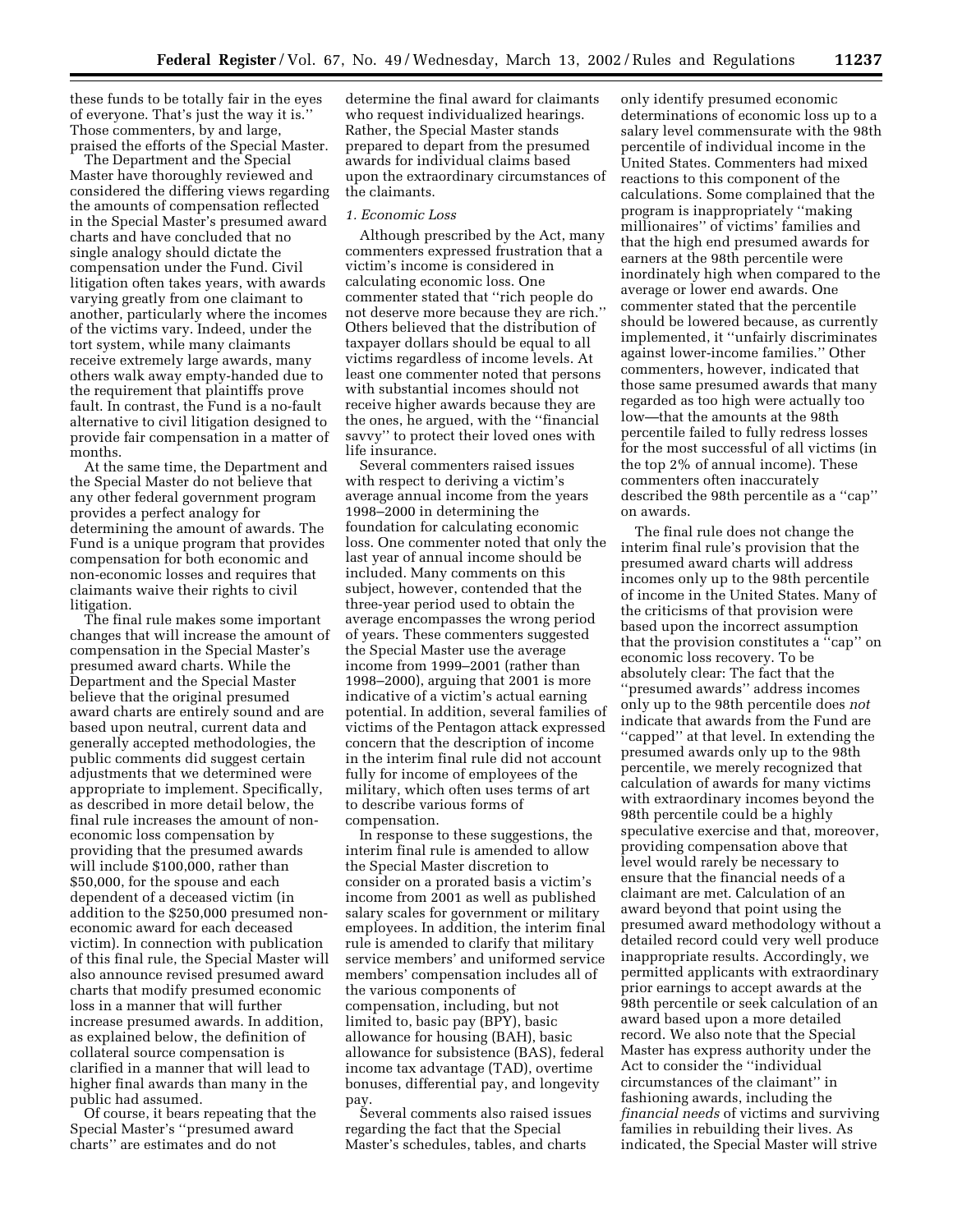to deliver a fair and equitable sum to each eligible claimant.

Many commenters argued for changes in other components of the economic calculations, the effect of which would increase awards. Some commenters stated that the wage growth rates used in the economic calculations are too low. A few commenters noted their opposition to consumption factors being used. Another stated that a person engaged to be married should not be straddled with an unmarried person's consumption rate. Some suggested that the work life estimates are outdated and gender biased. One commenter stated that the promotion and merit assumptions are inconsistent and unfair to particular age groups. Another indicated that taxes should not be deducted from future lost earnings. One commenter stated that economic loss for foreign nationals should be calculated by percentages. She suggested that the Special Master determine the percentile of the foreign national's income in his or her own country (in light of national averages), and calculate the economic loss in light of the income of the corresponding percentage in the United States. Finally, some commenters were worried that victims just out of school (but with degrees or professional licenses in industries offering top-level salaries), and without any income history, would be treated unfairly.

On the other hand, several commenters argued that the calculations were too generous and suggested changes, the effect of which would decrease awards. Some indicated that the wage growth rates are too high. One commenter suggested that personal representatives of single claimants should not be entitled to economic losses because they would not have benefitted from the decedent's economic gain absent death. Another commenter generally agreed with that proposition, but stated that economic loss should be limited to any amount a single deceased victim was obligated or ordered to pay in child support. Other commenters argued that economic awards should not assume that surviving spouses or other family members will never work again. Lastly, one commenter stated that divorce rates should be factored in to the economic loss calculations.

The new presumed award charts released by the Special Master make several changes that are designed to improve the economic loss methodology in light of the comments. While this methodology is not part of the Department's rulemaking, we believe it is helpful to offer this explanation here. These changes will have the overall

effect of increasing presumed awards for all claimants. Specifically:

(1) The Special Master's original presumed economic loss methodology relied upon expected work life data from the publication ''A Markov Process Model of Work-Life Expectancies Based on Labor Market Activity in 1997– 1998,'' by James Ciecka, Thomas Donley, and Jerry Goldman in the Journal of Legal Economics, Winter 1999–2000. Contrary to the assertions of some commenters, the Special Master did not use data from the 1970s; rather, the study was conducted in 1997 and 1998. Also, the Special Master's original presumed award methodology did not, as some suggested, discriminate against women. Rather, the original methodology relied upon the same assumptions for men and women—the combined average of All Active Males and All Active Females. However, in order to increase awards for all claimants by maximizing the duration of expected foregone earnings and accommodating potential increases by women in the labor force, the Special Master's revised presumed economic loss methodology uses the most generous data available. Specifically, the new methodology uses the All Active Males table for all claimants.

(2) To address concerns about wage growth assumptions and the application of wage growth assumptions to different age groups, the Special Master has adjusted the wage growth assumptions to growth rates that incorporate annual adjustments for inflation, productivity in excess of inflation and life cycle increases using data from the March 2001 Current Population Survey conducted by the Bureau of the Census for the Bureau of Labor Statistics. For life cycle increases, the Special Master is applying the higher age-specific life cycle increases (those for males) for all claimants. For inflation and productivity increases, the Special Master has applied rates of 2 percent and 1 percent, respectively. These rates are consistent with the long-term relationship between wage growth and risk-free interest rates. The net effect of this adjustment is to better represent the expected earnings pattern of the victims over their expected careers as compared to the original methodology, which based anticipated wage growth on the victim's age at death. The original assumptions reflected and indeed emphasized the fact that real increases are typically higher in the earlier stages of a career but was subject to some criticism because it did not adjust the growth continually throughout the work life and thus created differentials at specific ages (particularly, age 31 and

age 51). By adopting the revised assumptions, the Special Master adjusts wage growth throughout the duration of the work life, thus reducing the differences between age groups. In addition, although the data indicate that wages actually fall at a certain stage in the career, the Special Master has chosen to assume that peak earnings remain constant and do not decline at any stage in the career.

(3) As with the original presumed award calculations, the Special Master subtracts from the annual projected compensable income the victim's ''consumption'' as a percentage of aftertax income instead of before-tax income. While the consumption adjustment is standard, the application of the adjustment to after-tax income lowers the amount of the consumption offset below the amount that would typically apply in an economic loss calculation. In addition, as with the initial model, the Special Master's assumptions eliminate some of the components typically used in estimating consumption, thereby further limiting the consumption deduction.

(4) To better reflect typical life cycle earnings expectation, the Special Master has incorporated into the calculation a factor to account for risk of unemployment—again, a common factor in the calculation of future lost earnings.

(5) Finally, the Special Master has elected to use three blended after-tax discount rates to compute the present value of the award and has adjusted the discount rate to reflect current yields on mid-to long-term U.S. Treasury securities. Although this adjustment creates a more complex computational process, the Special Master believes that the effect will be to better reflect the different ages of the victims and the fact that the survivors will receive awards reflecting different assumed future years of work life.

Overall, it is important to understand that the basic factor that affects the economic loss analysis is the victim's own data: each presumed award will be calculated using the victim's data regarding actual compensation, including fringe benefits and forms of compensation and effective tax rate. It is also important to emphasize that the presumed award methodology is intended to facilitate the computation of a large number of awards without the detailed review that might typically be employed in a lengthy economic loss analysis in an individual case. To achieve this objective, the Special Master specifically adopted assumptions that are intended to be favorable to claimants and to enable prompt analysis and payment. Needless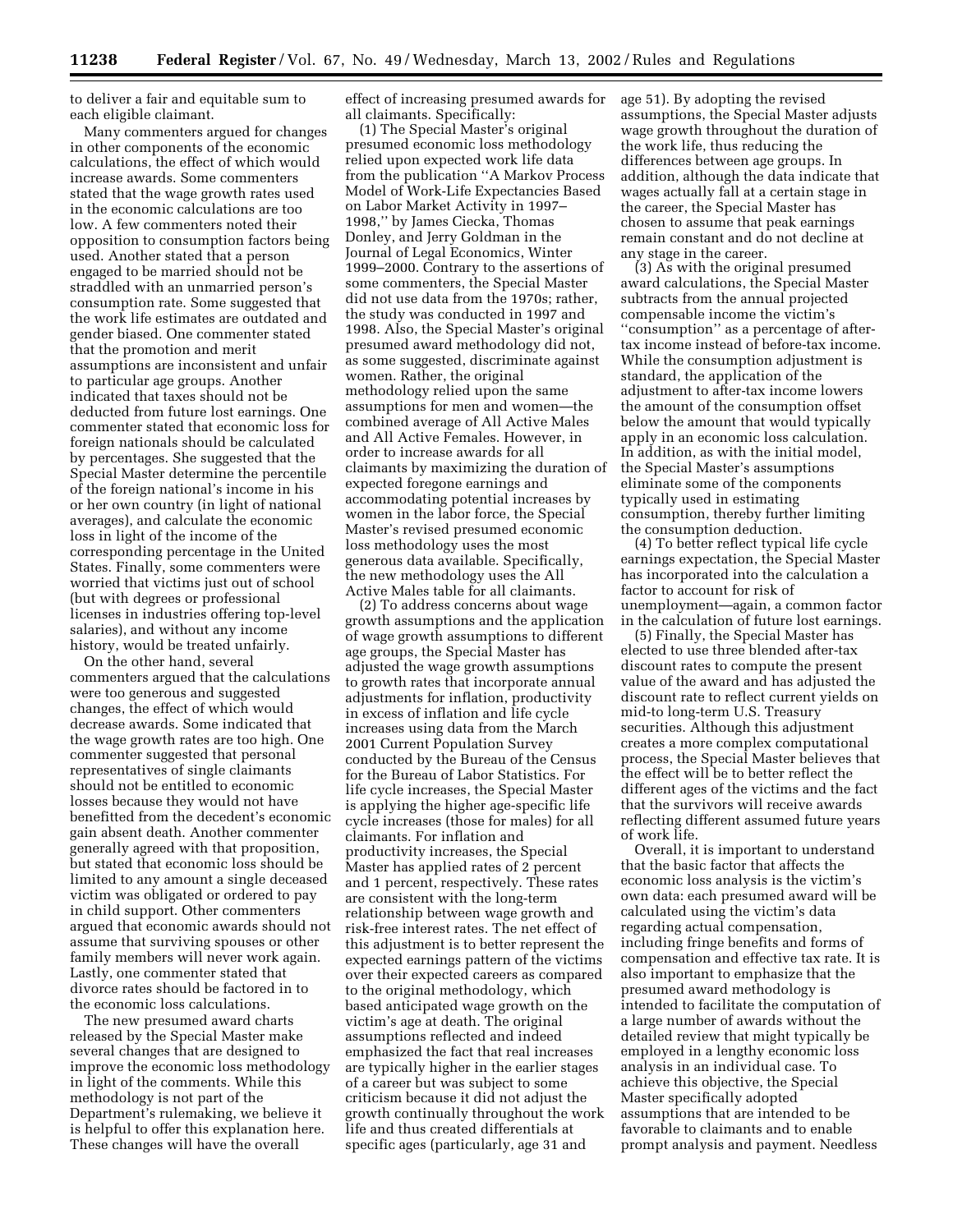to say, a case specific analysis that took into account the actual consumption and savings rates of a particular individual could require a substantial amount of time and could very well produce *lower* awards in some cases.

It is also relevant to note comments suggesting that the economic loss calculations fail to incorporate sufficiently replacement services loss. The Special Master recognizes that such losses are variable, and thus claimants may present at a hearing individualized data to support a departure from the presumed award.

#### *2. Non-Economic Losses*

After extensive fact finding, public outreach, and review of public comments, the Special Master and the Department concluded that the most rational and just way to approach the imponderable task of placing a dollar amount on the pain, emotional suffering, loss of enjoyment of life, and mental anguish suffered by the thousands of victims is to assess the non-economic losses for categories of claimants. The regulations, therefore, set forth presumed awards for noneconomic losses sustained. The presumed non-economic loss awards for decedents in the interim final rule were \$250,000, plus an additional \$50,000 for the spouse and each dependent of the deceased victim. Notably, the regulations further provide the option of a hearing for those claimants who feel the presumed awards do not take into account their extraordinary circumstances.

While many lauded the decision not to distinguish (at least presumptively) between the pain and suffering of victims or loved ones, many others voiced their disapproval and urged that all presumptions be removed. Many of the comments addressing this topic focused on the pain and suffering of those left behind, while others referred to the pain and suffering experienced by the victims who lost their lives.

Those in favor of presumed equality pointed out the alleged difficulty in drawing distinctions. For instance, one commenter (speaking of the pain and suffering she has experienced) focused on another commenter's assertions that he deserved more money for pain and suffering because he spoke to his wife (who was in the World Trade Center) after one of the planes hit her building but before she lost her life. She stated that—although she did not talk to her husband prior to his death—she experienced just as much (if not more) pain and suffering because she never had the opportunity to say goodbye to him.

Other commenters, however, expressed their views on how distinctions should be made. For example, one family member (speaking of his son's pain and suffering) proposed the creation of a separate category of pain and suffering that differentiates between those victims who were trapped above the impact area of each World Trade Center building from those who were physically located below it. He believes his son's pain and suffering was greater than those who died below the respective impact zones. Moreover, proposed distinctions were made depending on whether someone was an emergency worker or not. Some argued that emergency workers should receive more by way of non-economic losses because they sacrificed their lives to save victims. In contrast, others argued that emergency workers should receive less because ''they knew [the] risks when they pursued their careers in public service.''

Further, some argued the presumed awards as a whole were inadequate, while others stated they were too high. Many commenters stated that a victim's life is priceless and suggested that the non-economic presumptions be raised to acknowledge the grief suffered by family members. At least one commenter stated that non-economic losses usually are not available for wrongful death actions and, therefore, should be minimal under the Fund, if recognized at all.

One commenter urged that consequential and incidental damages be included in the non-economic calculations. Another indicated that non-economic losses should not be comparable to military benefits. Finally, at least one commenter argued that those who died without children are being ''forgotten'' or ''penalized.''

It is important once again to emphasize that the final rule specifies only the presumed non-economic losses award, and any claimant may request a hearing to present individualized evidence. However, the Special Master believes that it is important to have some measure of consistency among awards, so that he does not have to ''play Solomon'' by attempting to place a value on human lives on an ad hoc basis.

The selection of a dollar value for non-economic losses is inherently subjective. The Department and the Special Master concluded that an appropriate starting point is the compensation that Congress has made available under existing federal programs for public safety officers who are killed while on duty and members of our military who are killed in the line of duty while serving our nation. *See* 38 U.S.C. 1967 (military personnel); 42 U.S.C. 3796 (Public Safety Officers Benefit Program). That amount (\$250,000) is not a cap.

The Department and the Special Master also decided to include an additional component for the spouse and each dependent of deceased victims. The interim final rule set that amount at \$50,000 for the spouse and each dependent. After reviewing the public comments and meeting with numerous families of victims, we have decided to double that amount to \$100,000 for the spouse and each dependent. Obviously, this will have an upward impact on the amount of the awards for many families of victims. In addition, the definition of ''dependents'' is modified to include those who meet the IRS'' definition of ''dependent'' even where the victim did not include the individual as a dependent on his or her most recent federal tax return.

#### C. Collateral Source

In enacting the Fund, Congress required that awards be offset by ''collateral source compensation'' such as life insurance benefits, employer death benefits, and benefits from other government programs. Under the law, the Special Master must make these offsets. Nevertheless, the law does give the Special Master some measure of discretion regarding charitable donations, and the interim final rule states that such donations will not be deducted from victims' awards.

Many commenters focused on issues that are beyond the Department's authority to regulate. For example, many commenters addressed the appropriateness of reducing final awards by collateral compensation at all. Many commenters suggested that it was inappropriate to reduce awards for the families of victims who planned ahead by purchasing life insurance or other means of ensuring financial compensation to their families. On the other hand, those comments in favor of maintaining collateral-source offsets shared a similar theme; namely, in their opinion, the intent of the Fund was to ''make sure that nobody's loss is compounded by sudden destitution,'' not to enrich those who already have the financial means to make ends meet.

Despite the unequivocal language in the Act that mandates the Special Master deduct life insurance proceeds from awards, a substantial percentage of comments focused on this issue. While the majority of those comments urged that such proceeds not be deductedcourse that only Congress can prescribe—several commenters had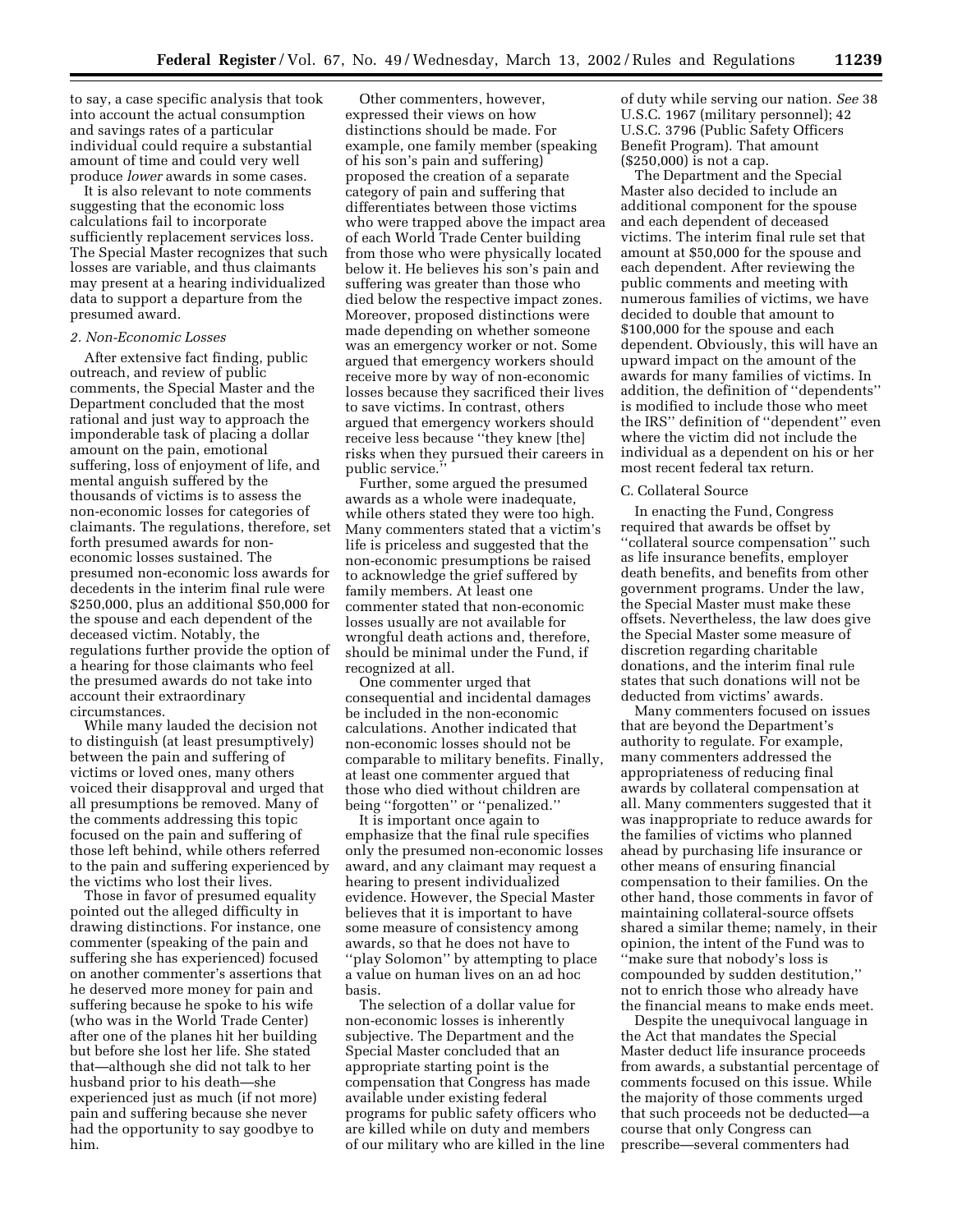more limited suggestions. For instance, a few commenters suggested that premiums that were contributed by the policyholder should be subtracted from the proceeds in calculating offsets. Other commenters similarly insisted that ''cash values'' not be included in the deductions.

Additionally, a few commenters were worried that life insurance proceeds that are not paid to a victim's personal representative (or any member of the decedent's current family) would be deducted from the award paid to the personal representative. One commenter proposed that ''[l]ife insurance proceeds should only be offset to the extent they were payed to those persons who are the beneficiaries or distributees of the estate of a deceased victim.''

There also was a high volume of comments regarding workers' compensation. Several commenters stated they are uncertain whether or not workers' compensation benefits constitute a collateral source under the rule. Many argued that such benefits should not be deducted. Others argued they should. Some suggested that offsetting workers' compensation benefits would be impracticable because several ''unknowns'' exist. For example, survival benefits, under certain state laws, are forfeited if and when the recipient remarries, and such benefits, they contend, ''cannot accurately be reduced to present value.'' One organization specializing in New York workers' compensation law raised important technical issues and proposed preemptive solutions.

Although the topic of private charitable awards (as a potential component of collateral source) provoked a large percentage of the comments submitted in response to the Department's Notice of Inquiry, scant mention was made of it in response to the interim final rule. At least one commenter insisted that charities be deducted. Others sought further clarification on the scope of the definition of ''charity'' under the rule.

An important point needs to be made here regarding the differences between the private and federal compensation efforts arising out of the attacks of September 11. Many commenters confused this Victim Compensation Fund, which was created by Congress and is financed by taxpayer revenue, with the private charities (*e.g.,* American Red Cross). For example, some were upset with the Special Master because their private charitable donations were not being divided equally. Others were angry at the Special Master for not disseminating private charitable donations in a more

timely fashion. It should be reiterated that the Special Master administering this Fund is not in charge of, nor does he maintain any control over, the private charitable organizations or the money they have collected.

Many comments raised additional collateral source issues. These comments consisted of proposals that, if adopted, would either increase or decrease the amount of offsets. Those wanting decreased offsets argued that pension funds, 401(k) plans, and IRAs essentially are ''savings plans'' and, therefore, should not be offset. Others contended that collateral offsets should affect only the amount of economic loss, rather than economic and non-economic losses combined. At least one commenter urged that money paid into Social Security on behalf of a victim (over his or her lifetime) be subtracted from any offset. One commenter asked that collateral offsets not be considered over \$500,000.

Similarly, some commenters argued that pensions and other forms of retirement are, in fact, compensation (or incentives) for either accepting higher risk (in the case of emergency workers) or lower salaries (in the case of government employees). Others proposed that the regulations include a floor whereby every claimant, notwithstanding the amount of collateral-source offsets, is entitled to receive a considerable amount of compensation. These commenters expressed concern that—after collateralsource offsets—they could end up receiving nothing under the Fund.

The public's questions and comments make it clear that the determination of the appropriate collateral source offset will in many situations involve an individualized case-by-case review. It also appears from questions and from reports in the media that some individuals may be over-valuing the collateral source compensation and therefore assuming a much greater offset than would likely be applicable and that there is a great deal of uncertainty regarding the types of compensation that would be subject to the offset. Indeed, many commenters over-valued their particular collateral source compensation by failing to reduce future periodic payments or benefits to present value, a calculation that in many circumstances has a substantial effect on offset amounts. It is both necessary and appropriate therefore to provide more detailed guidance to the victims and their families so that they can make educated choices regarding participation in the program. The following clarifications regarding the interpretation and application of the

collateral source compensation provisions of the Act should allow potential claimants to make more informed choices.

The Act defines collateral sources to mean all such sources, including life insurance, pension funds, death benefit programs, and payments by federal, state, or local governments related to the terrorist-related aircraft crashes of September 11, 2001. The Act and the rule require the Special Master to reduce the total amount of compensation by the amount of the collateral source compensation the claimant (or, in the case of a Personal Representative, the victim's beneficiaries) has received or is entitled to receive as a result of the terroristrelated aircraft crashes. In administering the Fund, consistent with the purpose and terms of the Act, the Special Master will exercise discretion in valuing the appropriate deductions for collateral offsets, including by determining: (1) Whether the particular offsets fall within the definition of collateral sources; (2) whether beneficiaries of the Fund are ''entitled'' to receive compensation from those collateral sources; (3) whether the collateral source compensation is certain or can be computed with sufficient certainty to enable its deduction while ensuring that the beneficiaries receive the total compensation that is appropriate; and (4) the appropriate amount of the compensation that should be deducted, taking into account the time value of money and contributions made before death by the victim in the nature of investment or savings.

## *1. Definition of Collateral Source Compensation Offset*

While it is not possible to define in advance every possible collateral source deduction, a few general illustrations should provide guidance: First, the Special Master has discretion to exclude from consideration life insurance proceeds that are distributed to persons other than the beneficiaries of this Fund; second, the Special Master has discretion to adjust the amount of offsets to exclude premiums or assets that were accumulated by the victim through self-contributions paid into a life insurance program to build up a taxdeferred cash value; third, the Special Master may reduce the amount of the offset for a pension to take account of self-contributions to that plan over the decedent's lifetime.

In addition, the final rule provides that tax benefits received from the federal government as a result of the enactment of the Victims of Terrorism Tax Relief Act of 2001 ( Pub. L. 107–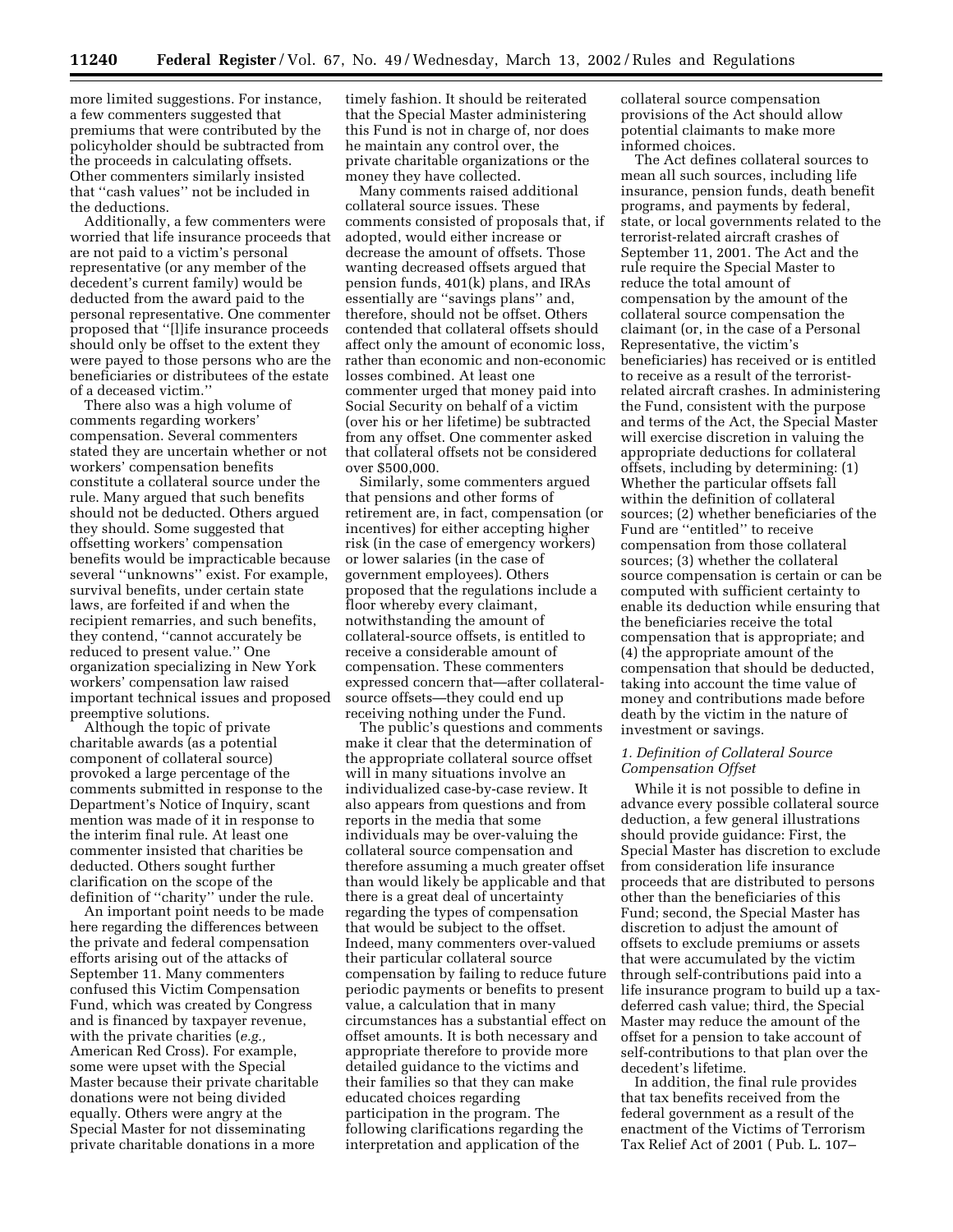134) will *not* be treated as collateral source compensation. The Victims of Terrorism Tax Relief Act of 2001 provides income and estate tax relief to the families of victims of terrorism. The law waives the income tax liability of a victim who died in one of the attacks for both the year of the attack and the previous year, and ensures that a minimum benefit of \$10,000 is provided to the family of each victim. In addition, the law shields the first \$8.5 million of a victim's estate from the federal estate tax. For example, prior to the new law, citizens or residents of the United States who died in the September 11, 2001 terrorist attacks, were able to utilize the maximum state death tax credit allowed for federal estate tax purposes, and had made no prior taxable gifts would have had federal estate tax liabilities as follows: a decedent with a federal taxable estate valued at \$2,000,000 would have had a federal estate tax liability of approximately \$460,650; a decedent with a federal taxable estate valued at \$4,000,000 would have had a federal estate tax liability of approximately \$1,339,850; and a decedent with a federal taxable estate valued at \$8,000,000 would have had a federal estate tax liability of approximately \$3,047,050. As a result of the new law, no estate tax would be due in each case. The Victims of Terrorism Tax Relief Act of 2001 therefore provides very substantial tax relief to many victims, and that relief will *not* be treated as collateral source compensation for purposes of determining awards from the Fund. Nevertheless, substantial income tax rebates could bear on financial need, and therefore could conceivably be considered by the Special Master in the context of a hearing.

### *2. Guidelines for Determining Offset Where Benefit Is Uncertain*

Some survivors may be eligible for benefits or payments from certain programs that provide periodic payments subject to adjustment or termination depending on potential future events that cannot be predicted. Examples include Social Security survivor benefits paid to the spouse of a victim. Such benefits are paid only under certain conditions and only for certain periods of time. Further, the benefits are paid periodically over a period of years.

Where the benefits to be paid due to death of the victim are uncertain, unpredictable, or contingent on unknown future events, the amount of the compensation to which the survivor is entitled can be impossible to compute with reasonable certainty. In those

instances, the Special Master has discretion not to require a *full* deduction where the amount of the collateral source compensation cannot be determined with reasonable certainty. Thus, for example, the Special Master has determined that workers' compensation benefits that are payable only if the spouse does not re-marry will only be offset to the extent they have already been paid. Likewise, Social Security and similar benefits payable to a surviving spouse only if the spouse does not re-marry or does not earn income above a certain threshold will be offset only to the extent they have already been paid. By contrast, survivor benefits from the Social Security Administration and from the military to children of victims—who generally are entitled by law to periodic payments until they reach the age of 17 or 18—can be reasonably computed and will be offset.

## *3. Computation of Collateral Source Offset*

In light of numerous questions regarding the valuation of collateral source compensation, it is important to clarify that in computing the offset for any collateral source that is to be paid over a period of time, the Special Master will only offset the present value of that collateral source compensation. This has the effect of decreasing offsets and, thus, increasing the amount of awards. As an example, in the case of Social Security children's benefits, the Special Master would determine the monthly benefit to the child, multiply that benefit by the number of months remaining until the child reaches age 17 (taking into account possible limits such as maximum family benefits available), include—if consistent with Social Security guidelines—a factor for inflation, and then discount the total to present value to determine the amount of the offset.

## *4. Clarification Regarding Charitable Contributions*

The interim final rule provides that charitable donations distributed to beneficiaries of the decedent, to the injured claimant, or to the beneficiaries of the injured claimant by ''private charitable entities'' are *not* collateral source compensation. § 104.47(b)(2). The interim final rule further provides that the Special Master may determine that funds provided through a private charitable entity constitute, in substance, a payment described in the definition of collateral sources, and therefore *should* be used to offset the award.

Some commenters have expressed concern that the interim final rule's definition could require that privately funded charities would be treated as collateral sources if a governmental entity created or manages the charity. In order to avoid this confusion, the provision is amended to provide that money received from ''privately funded charitable entities'' do *not* constitute collateral source compensation, subject to the same exception described above.

## *5. Availability of Information Regarding Collateral-Source Offsets*

Through this preamble, the Special Master announces his intention to permit applicants to meet with the Special Master or his representative consultants in order to advise such applicants whether particular types of collateral source compensation will fall within the definition of ''collateral source compensation,'' and how such types of collateral sources will be valued. This service is an attempt to deal with an issue raised during the comment period; namely, that potential claimants should not be required to waive their right to sue without having some indication of how particular types of collateral offsets will be treated. The final rule attempts to deal with this problem by striking a careful balance.

The Act does not permit the Special Master to provide claimants any precise estimate of their award prior the claimant opting into the Fund. Indeed, the Special Master and his staff will carefully review the information submitted in any claim before reaching any conclusions regarding an award. Nevertheless, by permitting applicants to inquire as to how the offsets will be calculated for differing types of collateral sources, this provision of the final rule should assist applicants to make a considered election concerning whether to participate in the Fund or not. To be clear, this consultation will focus on broad categories of benefits and will *not* provide applicants with a precise estimate of their eventual award. The determination of an appropriate award requires a deliberative review of a victim's file, including the types of detailed financial records that the application requires. The Special Master cannot, and will not, give a precise computation of an award before a claim is filed. This provision helps to assure claimants a better understanding of their award without requiring the Special Master to engage in individual computation not permitted by the Act.

Finally, some commenters expressed concern that their collateral-source deductions could eliminate their awards altogether. The Act *requires* that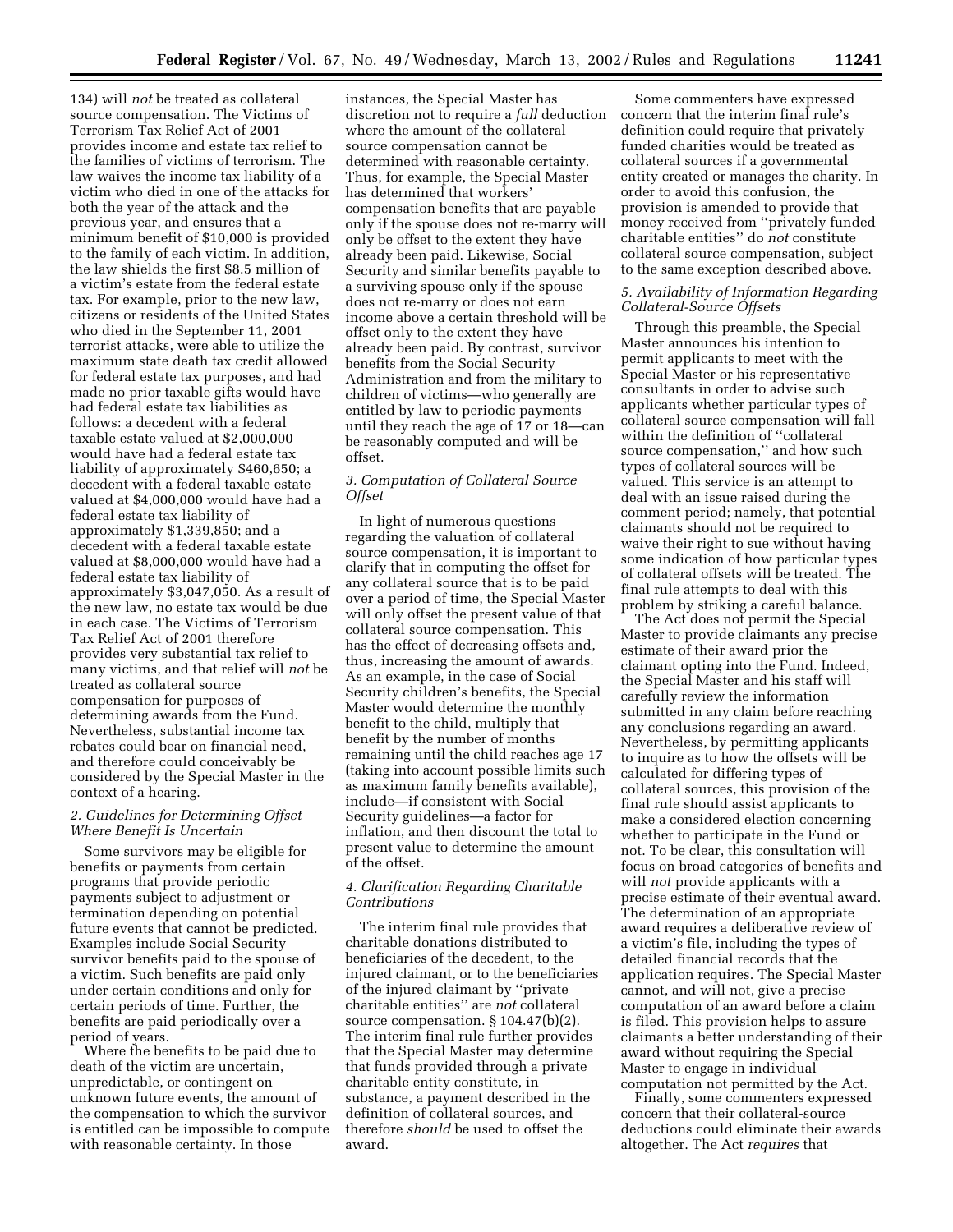collateral source compensation be deducted from all final awards. The Act, therefore, does not permit us to create a mandatory legal rule requiring minimum payouts for all eligible claimants *after* collateral source deductions. Nevertheless, the Special Master is permitted to consider the individual circumstances of each claimant, including the needs of the victim's family. The Special Master has announced his expectation that, when the total needs of deceased victims' families are considered, it will be very rare that a claimant will receive less than \$250,000, except in unusual situations where a claimant has already received very substantial compensation from collateral sources.

#### D. Eligibility.

The Act requires the Special Master to determine whether a claimant is an ''eligible individual.'' ''Eligibility,'' in turn, is defined by the Act to include: (1) Individuals (other than the terrorists) aboard American Airlines flights 11 and 77 and United Airlines flights 93 and 175; (2) individuals who were ''present at'' the World Trade Center, the Pentagon, or the site of the aircraft crash at Shanksville, Pennsylvania at the time or in the immediate aftermath of the crashes; or (3) personal representatives of deceased individuals who would otherwise be eligible. Moreover, to be eligible for an award, an individual must have suffered physical harm or death as a result of one of the terroristrelated air crashes. The rule addresses eligibility by defining the terms ''present at,'' ''immediate aftermath,'' ''physical harm,'' and ''personal representative.''

Many commenters submitted comments regarding eligibility issues. However, although the rule defined several terms important to eligibility requirements, the majority of comments concerning this topic discussed the scope of the terms ''physical harm'' and ''personal representative.''

## *1. Physical Harm*

To be eligible for compensation under the Fund, victims who did not lose their lives in the terrorist attacks of September 11 must demonstrate that they suffered physical harm. ''Physical harm'' is defined in the interim final rule as ''a physical injury to the body that was treated by a medical professional within 24 hours of the injury having been sustained or within 24 hours of rescue.'' Additionally, such injury must have: (i) Required hospitalization as an in-patient for at least 24 hours; *or* (ii) caused, either temporarily or permanently, partial or

total physical disability, incapacity or disfigurement.

The Act does not extend eligibility to those who suffered emotional distress without physical injury. A few commenters therefore urged that the Act be rewritten to include such harm, or that regulations be drafted to interpret emotional distress as a physical injury. At least one commenter stated that those suffering from post-traumatic stress disorder should be eligible under the Fund. Another lauded the program for its restrictions on eligibility based on physical injury.

Several commenters stated that the rule's definition of ''physical harm'' strikes an appropriate balance between compensating victims and preventing fraud or abuse. A few, however, indicated they were severely injured in the immediate aftermath of the terrorist attacks, yet would not be eligible for the Fund because they were not ''treated by a medical professional within 24 hours of the injury having been sustained.'' These commenters urged that the rule be adjusted to allow a longer period of time for treatment by a medical professional. At least one commenter indicated that—despite being seriously injured—he spent more than 24 hours trying to locate his family members and friends who worked in the World Trade Center. Another commenter described how many individuals with serious physical injuries either were reluctant to seek immediate treatment or were persuaded not to seek treatment in the 24 hours following the attacks in order to allow physicians to care for those suffering potentially life-threatening injuries.

The final rule expands the time period in which victims must have obtained medical treatment from 24 hours to 72 hours for those victims who were unable to realize immediately the extent of their injuries or for whom appropriate medical care was not available on September 11. The Special Master has discretion to extend the time period even further for rescue personnel or possibly others who otherwise meet this requirement but did not seek or were not able to seek medical treatment within 72 hours. Of course, the Special Master will continue to require evidence that victims suffered physical injury at the time of, or in the immediate aftermath of, the aircraft crashes, as defined in § 104.2 of this rule.

#### *2. Personal Representative*

The Act provides that in the case of an individual who is deceased but who otherwise meets the other criteria for eligibility, a claim may be filed by the personal representative of the decedent. In many or most cases the identity of the personal representative will not be in dispute. Where disputes exist, however, at least two issues arise: (1) What are the rules for determining who is the personal representative; and (2) who should apply the rules and resolve the dispute?

As to the first issue, the regulations rely upon state law. With respect to the second issue, the regulations provide that the Special Master is not obligated to arbitrate, litigate, or otherwise resolve disputes as to the identity of the personal representative. The regulations do provide, however, that the disputing parties may agree in writing on a personal representative to act on their behalf—who may seek and accept payment from the Fund—while those disputing parties work to settle their dispute. Further, in appropriate cases, the Special Master may determine an award, but place the payment in escrow until the dispute regarding the personal representative is ultimately resolved.

While several commenters agreed that state law should govern personal representative issues, others did not. Most commenters who were dissatisfied with the rule's reliance upon state law in this area expressed concern that state law determinations would preclude recovery by particular individuals who lost loved ones in the terrorist attacks. Others, however, expressed concerns regarding possible uncertainty and the lack of uniformity among different states' laws. Consequently, several commenters contended that the rule should provide eligibility requirements that displace state law.

One of the topics receiving the most comments was the eligibility of domestic partners. Many comments submitted on behalf of members of Amnesty International urged that there be ''equal access to benefits under the Fund for all victims, regardless of sexual orientation or marital status.'' Members of this organization, and several other individuals, stated that eligibility should be extended to surviving partners of gays and lesbians. Others urged that partners in common law marriages be eligible. Another group of commenters suggested that eligibility should be construed more broadly to include all partners ''in long standing stable relationships \* \* \*.'' In contrast, scores of comments were submitted by those who feel ''funds should be limited to spouses and other family members \* \* \* and should not extend to domestic partners, including surviving partners of gays and lesbians.''

In addition to fiancees who may be part of a domestic partnership, many other fiancees (and those commenting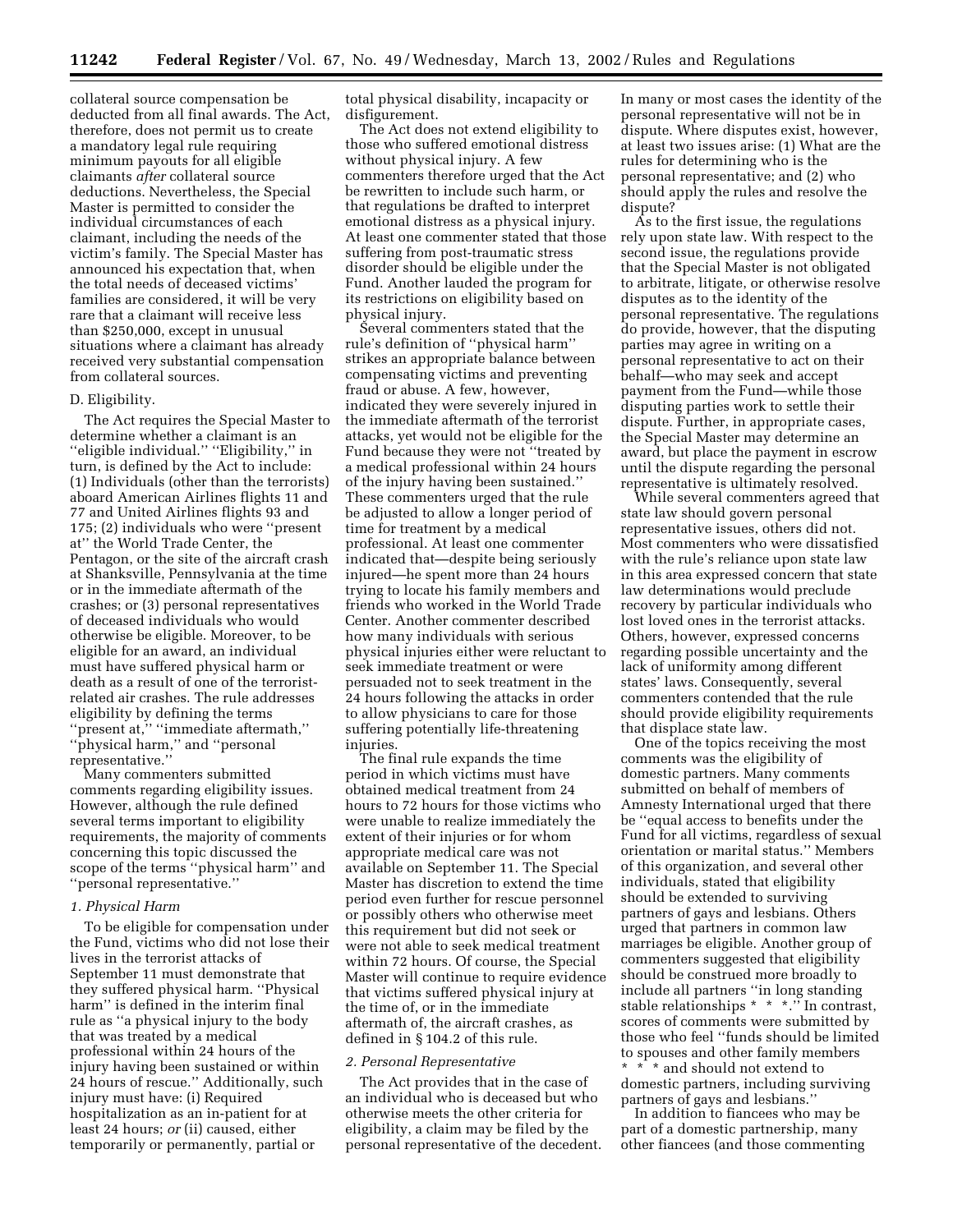on their behalf) similarly expressed frustration they are not (or may not be) eligible under the Fund. Some noted that their state of domicile does not place fiancees in the line of intestate succession. One asked, rhetorically, ''Why am I eligible to recover money from certain private charities, but yet am ineligible under the Fund?'' On a related note, more than one commenter indicated that ex-spouses should be eligible.

The final rule continues to rely upon state law for the determination of the personal representative. Reliance on state law is necessary in part because those who file for recovery under the Fund waive their rights to recover through litigation, in which state law would determine the identity of the appropriate representatives of the decedent, or the decedent's estate, to bring suit. Thus, if the identity of personal representatives for purposes of this Fund were determined by federal regulation, there could be many situations in which the representative as defined by state law would choose litigation while the personal representative as defined by federal regulation would seek to recover from the Fund. While many have voiced criticisms of some of the potentially applicable state laws, those criticisms are more properly directed toward state officials. It is important to note, however, that state intestacy laws are relevant only in the absence of a valid will. Thus, to the extent that some or all of the award would pass by will, the will may determine the identity of some or all of the beneficiaries.

## *3. Other Eligibility Issues*

Many commenters stated they are angry that men and women in the United States armed forces who have died (or may die) fighting terrorism in Afghanistan are not eligible under the Fund. One commenter noted that ''military victims bleed and die like everyone else.'' One commenter argued that more than one claim per family should be allowed under the Act. At least one commenter suggested that the term ''dependent'' be construed more broadly to include all children, including sons and daughters who have reached the age of majority. Another commenter stated that siblings who lived in the same household of the decedent should be compensated. A few commenters urged that all parents and siblings be compensated, even when state law does not provide for it. Last, one commenter noted that those who are found ineligible to recover from the Fund should not have to waive their rights to sue in a court of law.

Congress explicitly provided that only those who suffered physical harm as a result of the air crashes and the personal representatives of those who were killed as a result of the air crashes are eligible claimants. Congress did not, however, address who could ultimately receive compensation. Indeed, the 120-day statutory deadline for adjudicating claims on the Fund could in many instances preclude the Special Master from fairly determining how best to disburse awards among family members. Because state laws routinely serve that type of function, it makes the most sense that they generally provide the bases for distribution. Thus, issues regarding whether siblings and adult offspring of victims can receive part of the award will generally be determined by reference to state (or relevant foreign) law.

### E. Distribution of Awards

The interim final rule allows the Special Master to issue awards in a lump sum to eligible claimants. One commenter implied that the rule was not clear on how funds will be distributed once a lump payment is made to a personal representative. She stated her concern that certain distributees under state law may be left out. One organization stated its concern that absent a regulation creating the option of structured awards, the tax-free status of awards may be compromised. Finally, at least one commenter indicated that the option to create a trust is necessary to prevent beneficiaries from squandering lump sums.

The interim final rule provided that the Special Master has discretion to provide claimants with information regarding annuities or other financial planning devices or to offer structured awards with periodic payments. The Special Master is encouraged to provide information to claimants regarding the availability of annuities and other financial planning devices and services. The Special Master strongly recommends that personal representatives or beneficiaries consider annuities and structured settlements.

It has come to the Department's attention that the classification of awards as ''pain and suffering'' awards or as ''wrongful death'' awards will affect the distribution of the awards under the laws of some states. Some, including the judges of New York's Surrogate's Courts, have explained that it would be difficult to determine the appropriate distribution without some guidance from the Special Master regarding the nature of the awards. Therefore, the Special Master has

discretion, where appropriate, to specify the amount of the final award that is attributable to economic loss and the amount that is attributable to noneconomic loss and other relevant information necessary in order to provide guidance to personal representatives and state courts in determining the proper distribution of awards or in reviewing the distribution plan.

#### F. Procedural Rules

Certain commenters proposed substantive changes to the interim final rule. A few commenters, however, raised concerns with the procedural framework it envisioned. Most of these commenters criticized the use of presumed awards. Specifically, they contended that presumptive awards should be eliminated altogether, and that all awards made under Fund should be decided primarily on evidence presented at a mandatory hearing. These commenters contended there should exist no rebuttable presumption whatsoever or, in the alternative, surmised that the ''extraordinary circumstances'' burden was too high to have any practical effect on increasing awards. In order to effectuate these proposed changes, a few commenters proposed that hearings not be limited to two hours. Rather, in their opinion, there should exist an unlimited time period at the hearings to discuss each case and present oral testimony or other evidence. One commenter stated that the rule needs to be clear as to whether or not there is risk of receiving less than the presumed award when someone opts for a hearing under Track B.

The final rule leaves intact the ''presumed award'' approach, under which claimants may choose to receive the presumed award and seek review if appropriate, or instead proceed directly to an individualized hearing. With regard to the suggestion that the Special Master jettison the presumed awards altogether in favor of a purely individualized, case-by-case adjudication, we do not believe that such a ''black box'' approach would serve the best interests of the claimants. While the regulations are designed to provide claimants an opportunity to present their individual circumstances, claimants should not waive their rights to litigation without some indication of what they might recover under the Fund.

At the same time, it is important that the Special Master have an opportunity to consider circumstances that are not accounted for in the presumed award charts. The term ''extraordinary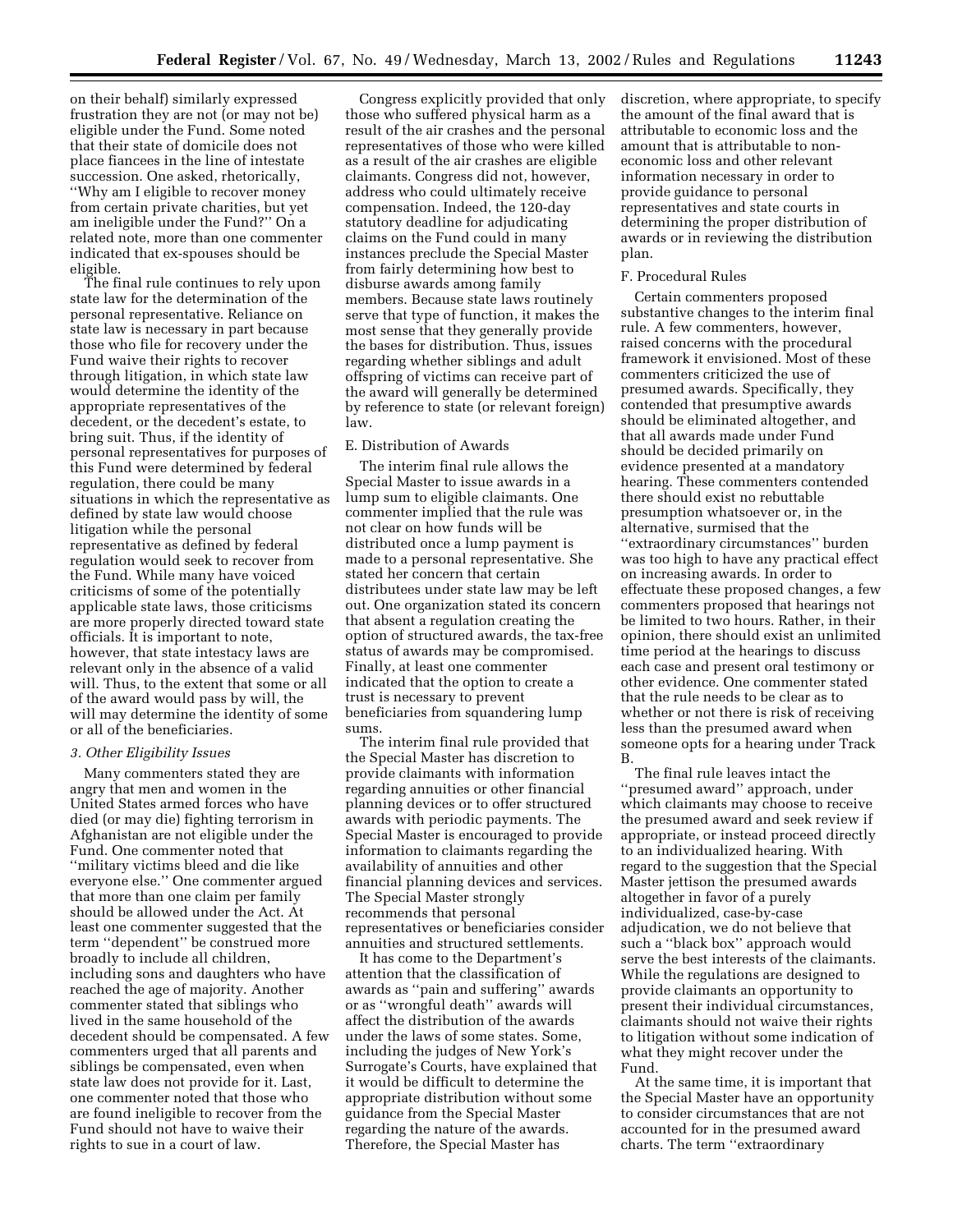circumstances'' is not intended to signal that there is an unsustainable burden to justify departure from the presumed award. Instead, it reflects the Special Master's sense that the presumed award methodology should be fair and appropriate for a substantial majority of claims. A number of factors could support a determination to depart from the presumed award methodology. For victims who had extremely high incomes (beyond the 98th percentile of individuals in the United States), the Special Master may consider any relevant individual circumstances, including whether the financial needs of those victims' families are being met.

In addition, the final rule explains that there will be no firm time limit for hearings.

### **Application of Various Laws and Executive Orders to This Rulemaking**

#### *Administrative Procedure Act, 5 U.S.C. 553*

This rule provides for compensation to eligible individuals who were physically injured and to the personal representatives of those who were killed as a result of the terrorist-related aircraft crashes of September 11, 2001. On December 21, 2001, the Department published its interim final rule and provided a thirty-day period for public comments.

The Department finds ''good cause'' for exempting this rule from the provision of the Administrative Procedure Act providing for a delayed effective date. 5 U.S.C. 553(d). Delaying the opportunity for eligible claimants to avail themselves of the final rule's changes to the regulations would be contrary to the public interest. The interim final rule is already in effect, and it is in the public interest to minimize the amount of time during which nonfinal rules are in effect. In addition, potential claimants may prefer to have their claims resolved under the final rule, and it is in the public interest to allow them to file and, if eligible, receive awards as soon as possible.

### *Congressional Review Act*

The Administrator of the Office of Information and Regulatory Affairs of the Office of Management and Budget has designated this final rule as a ''major rule'' as that term is defined by the Congressional Review Act (''CRA''), 5 U.S.C. 801 *et. seq.* Pursuant to section 808(2) of the CRA, the Department finds that ''good cause'' exists for making this rule effective upon publication because delay would be contrary to the public interest favoring prompt disbursement of benefits.

### *Paperwork Reduction Act of 1995*

The Department of Justice (DOJ), Civil Division has submitted the following information collection request to the Office of Management and Budget (OMB) for review and clearance in accordance with the emergency review procedures of the Paperwork Reduction Act of 1995. OMB approval has been requested by March 6. The proposed information collection is published to obtain comments from the public and affected agencies. Two associated information collections, the Registration/Eligibility Form and Application for Emergency Benefits from the Victim Compensation Fund (OMB 1105–0073, SM–001) and the Victim Compensation Fund Objection Form (OMB 1105–0077, SM–002) have already received OMB approval. The Death Compensation Form for the September 11 Victim Compensation Fund (SM–003) and the Personal Injury Compensation Form for the September 11 Victim Compensation Fund (SM– 004) are currently under OMB review. If granted, the emergency approval is only valid for 180 days. Comments should be directed to OMB, Office of Information and Regulatory Affairs, Attention: Department of Justice Desk Officer, Washington, D.C. 20530.

During the first 60 days of this same review period, a regular review of this information collection will be undertaken. All comments and suggestions, or questions regarding additional information, including obtaining a copy of the proposed information collection instrument with instructions, should be directed to Office of the Special Master, U.S. Department of Justice, 950 Pennsylvania Avenue, NW., Washington, DC 20530. We request written comments and suggestions from the public and affected agencies concerning the proposed emergency collection of information.

Your comments should address one or more of the following four points:

(1) Evaluate whether the proposed collection of information is necessary for the proper performance of the functions of the agency, including whether the information will have practical utility;

(2) Evaluate the accuracy of the agency's estimate of the burden of the proposed collection of information, including the validity of the methodology and assumptions used;

(3) Enhance the quality, utility, and clarity of the information to be collected; and

(4) Minimize the burden of the collection of information on those who are to respond, including through the

use of appropriate automated, electronic, mechanical, or other technological collection techniques or other forms of information technology, e.g., permitting electronic submission of responses.

#### Overview of This Information Collection

(1) Type of Information Collection: New Collection

(2) Title of the Form/Collection: Death Compensation Form for the September 11 Victim Compensation Fund and Personal Injury Compensation Form for the September 11 Victim Compensation Fund.

(3) Agency form number, if any, and the applicable component of the Department of Justice sponsoring the collection: Form Number: SM–003 (Death Compensation Form) and SM– 004 (Injury Compensation Form), Office of the Special Master, Department of Justice.

(4) Affected public who will be asked or required to respond, as well as a brief abstract: Primary: The primary affected public will be individuals who were physically injured and the Personal Representatives of those killed as a result of the terrorist-related aircraft crashes of September 11, 2001. Abstract: Physically injured victims as a result of the terrorist-related attacks of September 11, 2001 will use the Injury Compensation Form and Personal Representatives of those killed as a result of September 11 will use the Death Compensation Form. Both forms will be used to provide information needed to determine eligibility for the program and to calculate compensation awards.

(5) An estimate of the total number of respondents and the amount of time estimated for an average respondent to respond: 5,000 claimants with an average of 15 hours per response.

(6) An estimate of the total public burden (in hours) associated with the collection: 75,000 hours.

If additional information is required contact: Robert B. Briggs, Department Clearance Officer, Information Management and Security Staff, Justice Management Division, United States Department of Justice, 601 D Street NW., Suite 1600, Washington, DC 20004.

#### *Privacy Act of 1974*

The Department of Justice, Civil Division (CIV) has established a new Privacy Act system of records entitled ''September 11th Victim Compensation Fund of 2001 File System,'' JUSTICE/ CIV–008. By law, regulations addressing certain administrative matters for the September 11th Victim Compensation Fund of 2001 were to be issued within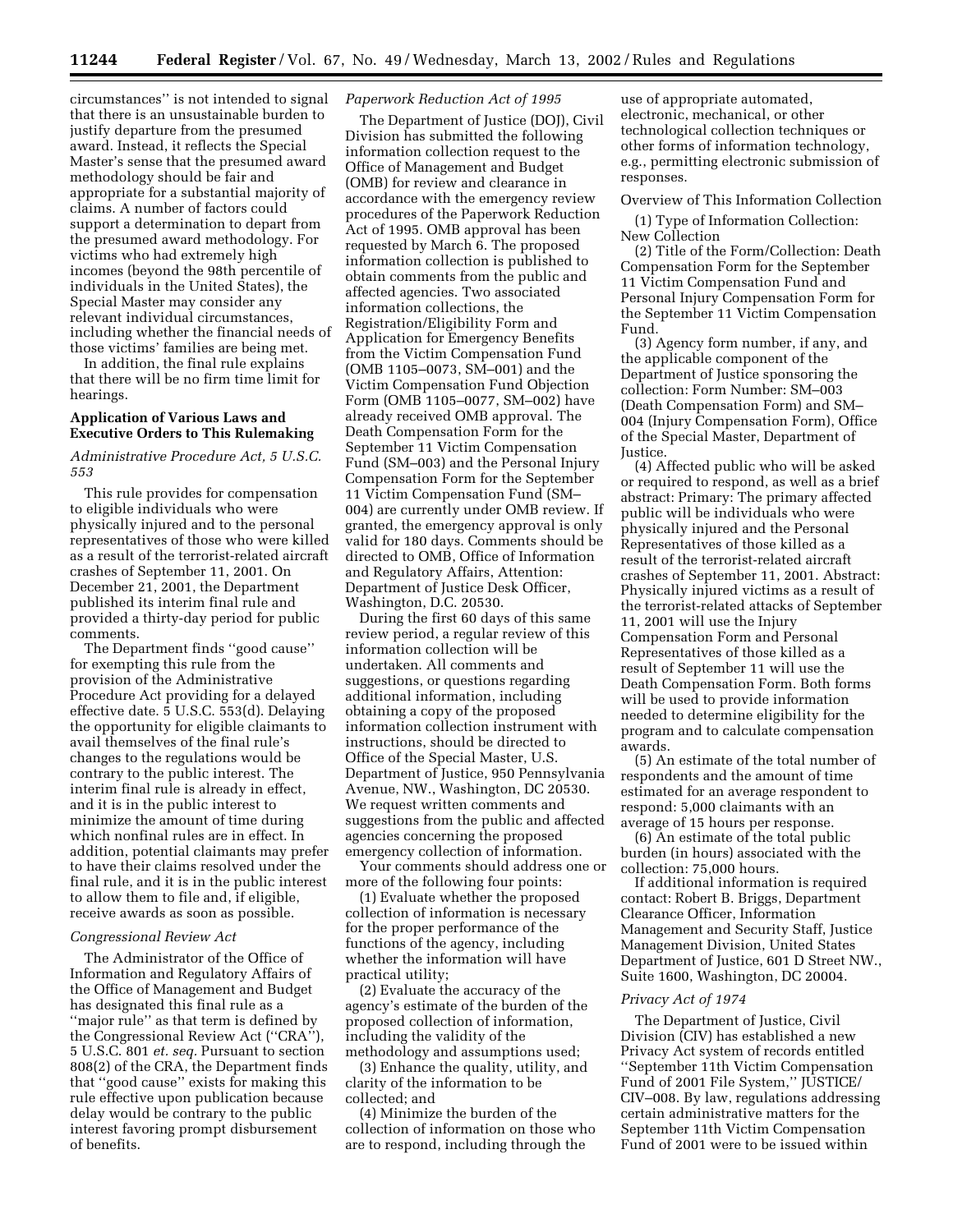the 90-day period established by Congress. In compliance with that time period, the Privacy Act notice was published on December 21, 2001 at 66 FR 65991, with no routine uses, and was effective on the date published. It is likely that amendments to this notice, including routine uses, will be published at a later date, with the opportunity to comment. In the interim, disclosures necessary to process claims are being made, and will be made, only with the prior written consent of claimants or as otherwise authorized under 5 U.S.C. 552a(b).

#### *Regulatory Flexibility Act*

These regulations set forth procedures by which the Federal government will award compensation benefits to eligible victims of the September 11, 2001 terrorist attacks. Under 5 U.S.C. 601(6), the term ''small entity'' does not include the Federal government, the party charged with incurring the costs attendant to the implementation and administration of the Victims Compensation Fund. To the extent that small entities, including small government entities, will be economically affected by the promulgation of these regulations, such effects will likely be minimal. Further, the number of entities that will be affected will, in all probability, fall short of a ''substantial number'' of small entities. In fact, the Department believes that the promulgation of these rules will play a considerable role in reducing the amount of complex, private litigation, wherein a substantial number of small (and large) entities would undoubtedly be significantly impacted.

Accordingly, the Department has reviewed this rule in accordance with the Regulatory Flexibility Act (5 U.S.C. 605(b)) and by approving it certifies that this rule will not have a significant economic impact on a substantial number of small entities because it provides compensation to eligible individuals who were physically injured as a result of the terrorist-related aircraft crashes of September 11, 2001, and compensation through a ''personal representative'' for those who were killed as a result of those crashes. This rule provides compensation to individuals, not to entities.

#### *Unfunded Mandates Reform Act of 1995*

This rule will not result in the expenditure by State, local and tribal governments, in the aggregate, or by the private sector, of \$100,000,000 or more in any one year, and it will not significantly or uniquely affect small governments. Therefore, no actions were deemed necessary under the provisions

of the Unfunded Mandates Reform Act of 1995.

## *Executive Order 12866—Regulatory Planning and Review*

This regulation has been drafted and reviewed in accordance with Executive Order 12866, ''Regulatory Planning and Review,'' section 1(b), Principles of Regulation. The Department of Justice has determined that this rule is a ''significant regulatory action'' under Executive Order 12866, section 3(f), Regulatory Planning and Review, and accordingly this rule has been reviewed by the Office of Management and Budget.

## *Executive Order 13132—Federalism*

This regulation will not have substantial direct effects on the States, on the relationship between the national government and the States, or on distribution of power and responsibilities among the various levels of government. Therefore, in accordance with Executive Order 13132, it is determined that this rule does not have sufficient federalism implications to warrant the preparation of a Federalism Assessment. However, the Department of Justice has worked cooperatively with state and local officials in the affected communities in the preparation of this rule. Also, the Department individually notified national associations representing elected officials of the initial Notice of Inquiry and the subsequent interim final rule, and the Department will be taking similar action in connection with the final rule.

#### **List of Subjects in 28 CFR Part 104**

Disaster assistance, Disability benefits, Terrorism.

Accordingly, for the reasons set forth in the preamble, the interim rule amending Part 104 of chapter I of Title 28 of the Code of Federal Regulations that was published on December 21, 2001 at 66 FR 66274 is adopted as a final rule with the following changes:

### **PART 104—SEPTEMBER 11TH VICTIM COMPENSATION FUND OF 2001**

1. The authority citation for part 104 continues to read as follows:

**Authority:** Title IV of Pub. L. 107–42, 115 Stat. 230, 49 U.S.C. 40101 note.

2. Section 104.2 is amended by revising paragraph (c)(1) to read as follows:

## **§ 104.2 Eligibility definitions and requirements.**

\* \* \* \* \* (c) \* \* \*

(1) The term *physical harm* shall mean a physical injury to the body that was treated by a medical professional within 24 hours of the injury having been sustained, or within 24 hours of rescue, or within 72 hours of injury or rescue for those victims who were unable to realize immediately the extent of their injuries or for whom treatment by a medical professional was not available on September 11, or within such time period as the Special Master may determine for rescue personnel who did not or could not obtain treatment by a medical professional within 72 hours; and

\* \* \* \* \*

3. Section 104.3 is amended by revising paragraphs (a) and (b) to read as follows:

#### **§ 104.3 Other definitions.**

(a) *Beneficiary.* The term *beneficiary* shall mean a person to whom the Personal Representative shall distribute all or part of the award under § 104.52 of this Part.

(b) *Dependents.* The Special Master shall identify as dependents those persons so identified by the victim on his or her federal tax return for the year 2000 (or those persons who legally could have been identified by the victim on his or her federal tax return for the year 2000) unless:

(1) The claimant demonstrates that a minor child of the victim was born or adopted on or after January 1, 2001;

(2) Another person became a dependent in accordance with thenapplicable law on or after January 1, 2001; or

(3) The victim was not required by law to file a federal income tax return for the year 2000.

4. Section 104.6 is revised to read as follows:

#### **§ 104.6 Amendments to this part.**

\* \* \* \* \*

Claimants are entitled to have their claims processed in accordance with the provisions of this Part that were in effect at the time that their claims were submitted under § 104.21(d). All claims will be processed in accordance with the current provisions of this Part, unless the claimant has notified the Special Master that he or she has elected to have the claim resolved under the regulations that were in effect at the time that the claim was submitted under § 104.21(d).

5. Section 104.21(d) is revised to read as follows:

## **§ 104.21 Filing for compensation.**

\* \* \* \* \*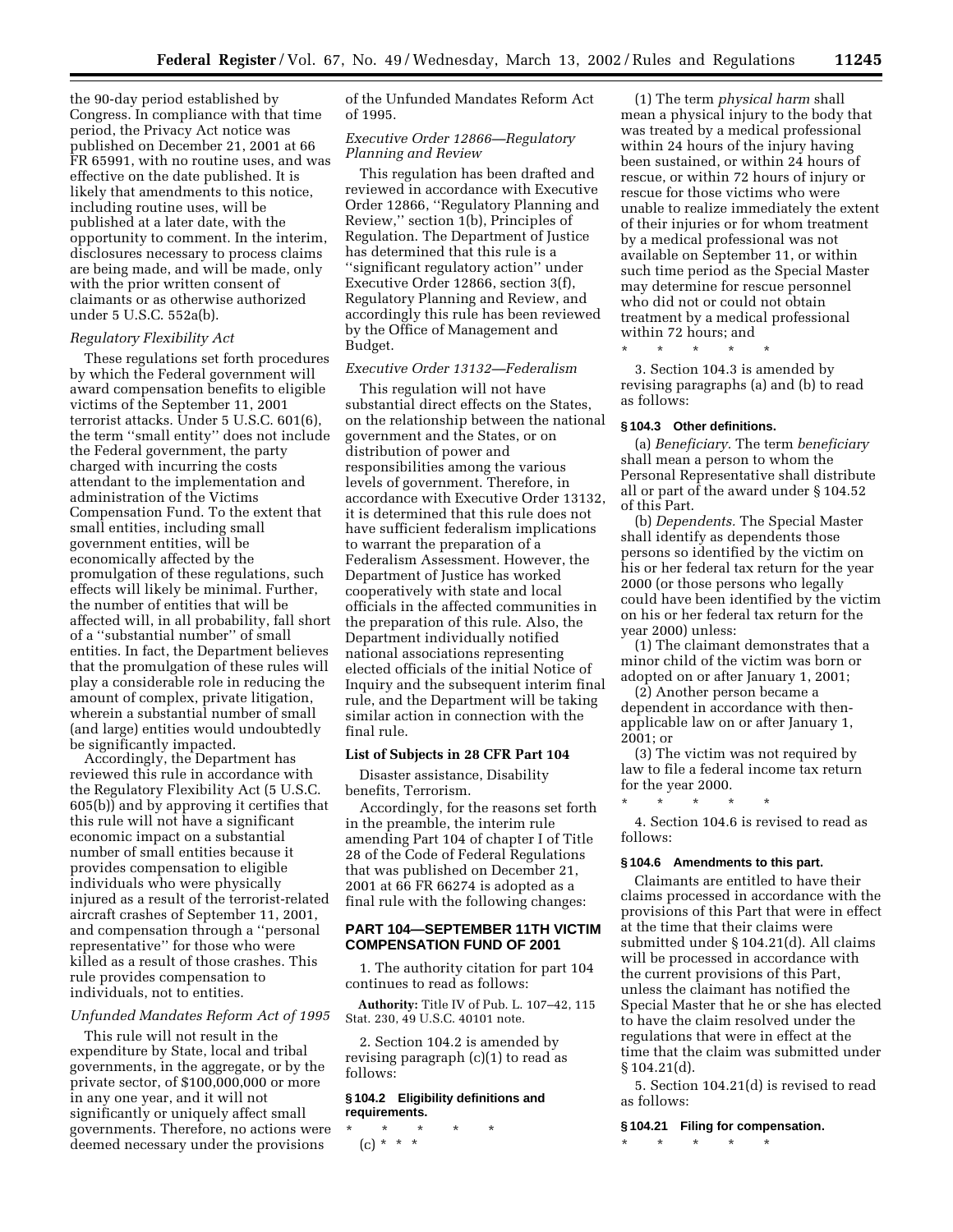(d) *Submission of a claim.* Section 405(c)(3)(B) of the Act provides that upon the submission of a claim under the Fund, the claimant waives the right to file a civil action (or to be a party to an action) in any Federal or State court for damages sustained as a result of the terrorist-related aircraft crashes of September 11, 2001, except for civil actions to recover collateral source obligations and civil actions against any person who is a knowing participant in any conspiracy to hijack any aircraft or commit any terrorist act. A claim shall be deemed submitted for purposes of section 405(c)(3)(B) of the Act when the claim is deemed filed pursuant to § 104.21, regardless of whether any time limits are stayed or tolled.

\* \* \* \* \*

6. Section 104.33 is amended by revising paragraphs (c) and (g), to read as follows:

## **§ 104.33 Hearing.**

\* \* \* \* \* (c) *Location and duration of hearings.* The hearings shall, to the extent practicable, be scheduled at times and in locations convenient to the claimant or his or her representative. The hearings shall be limited in length to a time period determined by the Special Master or his designee. \* \* \* \* \*

(g) *Determination.* The Special Master shall notify the claimant in writing of the final amount of the award, but need not create or provide any written record of the deliberations that resulted in that determination. There shall be no further review or appeal of the Special Master's determination. In notifying the claimant of the final amount of the award, the Special Master may designate the portions or percentages of the final award that are attributable to economic loss and non-economic loss, respectively, and may provide such other information as appropriate to provide adequate guidance for a court of competent jurisdiction and a personal representative.

7. In Section 104.43, paragraph (a) is amended by:

a. revising the second and third sentences; and

b. adding at the end thereof two new sentences, to read as follows:

## **§ 104.43 Determination of presumed economic loss for decedents.**

\* \* \* \* \* (a) \* \* \* The Decedent's salary/ income in 1998–2000 (or for other years the Special Master deems relevant) shall be evaluated in a manner that the Special Master deems appropriate. The

Special Master may, if he deems appropriate, take an average of income figures for 1998–2000, and may also consider income for other periods that he deems appropriate, including published pay scales for victims who were government or military employees. \* \* \* For victims who were members of the armed services or government employees such as firefighters or police officers, the Special Master may consider all forms of compensation (or pay) to which the victim was entitled. For example, military service members' and uniformed service members' compensation includes all of the various components of compensation, including, but not limited to, basic pay (BPY), basic allowance for housing (BAH), basic allowance for subsistence (BAS), federal income tax advantage (TAD), overtime bonuses, differential pay, and longevity pay.

8. Section 104.44, is amended by revising the first sentence to read as follows:

## **§ 104.44 Determination of presumed noneconomic losses for decedents.**

The presumed non-economic losses for decedents shall be \$250,000 plus an additional \$100,000 for the spouse and each dependent of the deceased victim. \*\*\*

9. Section 104.47 is amended by: a. revising paragraphs (a) and  $(b)(2)$ ; and

b. adding paragraph (b)(3), to read as follows:

## **§ 104.47 Collateral sources.**

(a) *Payments that constitute collateral source compensation.* The amount of compensation shall be reduced by all collateral source compensation, including life insurance, pension funds, death benefits programs, and payments by Federal, State, or local governments related to the terrorist-related aircraft crashes of September 11, 2001. In determining the appropriate collateral source offset for future benefit payments, the Special Master may employ an appropriate methodology for determining the present value of such future benefits. In determining the appropriate value of offsets for pension funds, life insurance and similar collateral sources, the Special Master may, as appropriate, reduce the amount of offsets to take account of selfcontributions made or premiums paid by the victim during his or her lifetime. In determining the appropriate collateral source offset for future benefit payments that are contingent upon one or more future event(s), the Special Master may reduce such offsets to account for the possibility that the

future contingencies may or may not occur. In cases where the recipients of collateral source compensation are not beneficiaries of the awards from the Fund, the Special Master shall have discretion to exclude such compensation from the collateral source offset where necessary to prevent beneficiaries from having their awards reduced by collateral source compensation that they will not receive.

(b)  $* * * *$ 

(2) Charitable donations distributed to the beneficiaries of the decedent, to the injured claimant, or to the beneficiaries of the injured claimant by privately funded charitable entities; provided however, that the Special Master may determine that funds provided to victims or their families through a privately funded charitable entity constitute, in substance, a payment described in paragraph (a) of this section.

(3) Tax benefits received from the Federal government as a result of the enactment of the Victims of Terrorism Tax Relief Act.

10. Section 104.52 is amended by revising the third sentence to read as follows:

#### **§ 104.52 Distribution of award to decedent's beneficiaries.**

(a) \* \* \* Notwithstanding any other provision of these regulations or any other provision of state law, in the event that the Special Master concludes that the Personal Representative's plan for distribution does not appropriately compensate the victim's spouse, children, or other relatives, the Special Master may direct the Personal Representative to distribute all or part of the award to such spouse, children, or other relatives.

11. Section 104.61(a) is amended by revising the first sentence to read as follows:

## **§ 104.61 Limitation on civil actions.**

(a) *General.* Section 405(c)(3)(B) of the Act provides that upon the submission of a claim under the Fund, the claimant waives the right to file a civil action (or be a party to an action) in any Federal or State court for damages sustained as a result of the terrorist-related aircraft crashes of September 11, 2001, except that this limitation does not apply to recover collateral source obligations, or to a civil action against any person who is a knowing participant in any conspiracy to hijack any aircraft or commit any terrorist act. \* \* \*

\* \* \* \* \*